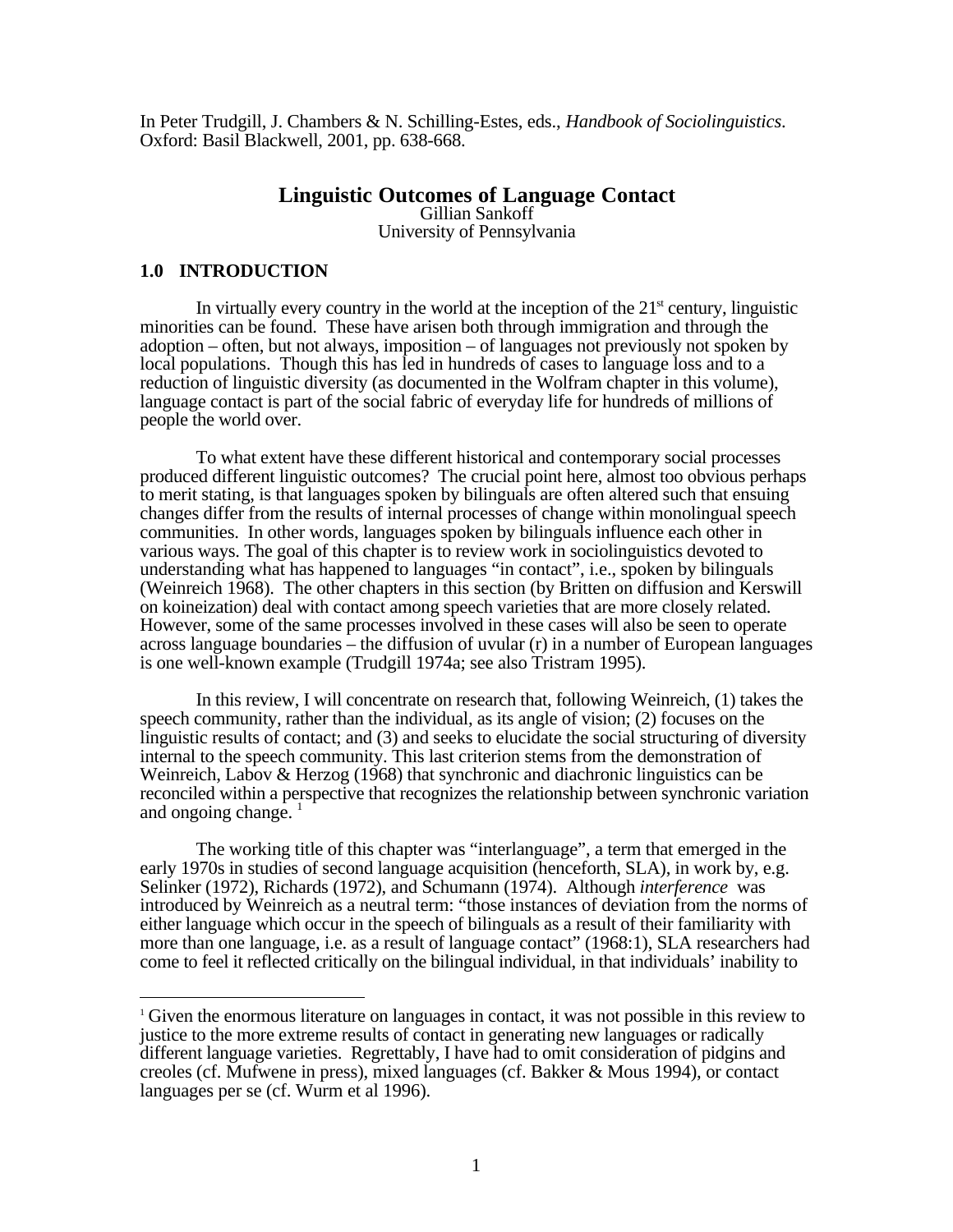keep their languages entirely separate could be seen as a flaw or a failure. The concept of *transfer* began to replace *interference* in this work, and the term *interlanguage* was also introduced in an effort to conceptualize the linguistic system of the second language learner as rule-governed and orderly, rather than an error-ridden version of the target language.<sup>2</sup> In this respect, the concept of *interlanguage* in SLA parallels to some extent the notion of the *vernacular* in sociolinguistics. Pointing out this and other parallels between the two fields, a number of sociolinguists worked towards a rapprochement with SLA, and have been successful in establishing a tradition of "variationist" or "sociolinguistic" work within SLA (Dickerson 1975; Adamson 1988; Tarone 1988; Young 1988; Preston 1989, Bayley & Preston 1996; Major 1998).

The variationist current aside, most research in SLA is markedly distinct from an approach to language contact grounded in sociolinguistics. SLA as a field has its roots in psycholinguistics, where different themes tend to dominate. First, there is a focus on the individual, rather than on the speech community. Second is a methodological practice that stems from this focus: subjects tend to be sampled according to their characteristics as individual learners, rather than as community members. Many studies are geared to evaluating instructional methods in the classroom, and subjects are drawn from the student population in academic settings. Third, the idea of acquisition is central: the learners studied are generally regarded as instantiating way-stations in a process that is incomplete (this despite some classic cases of individuals whose progress toward acquisition has been somehow arrested, e.g. Schumann 1975). Fourth, there seems to be an overarching, dominant concern with model- and theory-building as the higher goals of the enterprise, rather than on establishing the nature of the linguistic systems that have emerged from language contact. $3$ 

In contrast, sociolinguistics, as developed over the past four decades, is anchored in a research paradigm that has had great success in the study of majority language speech communities. Many of the classic studies (e.g. Labov 1966; Cedergren 1973; Trudgill 1974b; Milroy 1980) were devoted to investigating, if not entirely monolingual speech communities, at least the majority language spoken by natives of the city in question, usually defined as either native-born or having arrived prior to school age. Our own study of Montreal French, for example, set aside the question of language contact in Montreal (Sankoff & Sankoff 1973). We dealt explicitly with the 65% of Montrealers who were native speakers of French as reported in the 1971 census, and who unquestionably form a speech community. Like the Philadelphians described in Labov 1989, these Montreal French speakers share an invariant structural base that anchors the sociolinguistic variability we observe.

 $\overline{a}$ 

 $2$ <sup>2</sup> Tarone (1988), reviewing the history of the development of the concept of interlanguage, sees Richards' critique of the error-analysis paradigm in SLA, as well as the influence of the Chomskian focus on universal grammar, as pivotal in the formulation and early popularity of "interlanguage" as a new way of conceptualizing second-language grammars.

<sup>&</sup>lt;sup>3</sup> A further property of the SLA literature is the idea that acquiring second languages is difficult. Since it focuses on SLA mainly in the educational context, a major goal is to measure relative success in SLA, much the way educators evaluate relative success in other school subjects. It would be foolish to deny that learning second languages has been experienced by millions of people worldwide as a difficult task in which success is often only partial. However, the dominance of this perspective obscures the normalcy of bilingualism elsewhere, and the fact that it can be seen by the bilinguals themselves as relatively unproblematic (Gumperz & Wilson 1971; Sorensen 1967.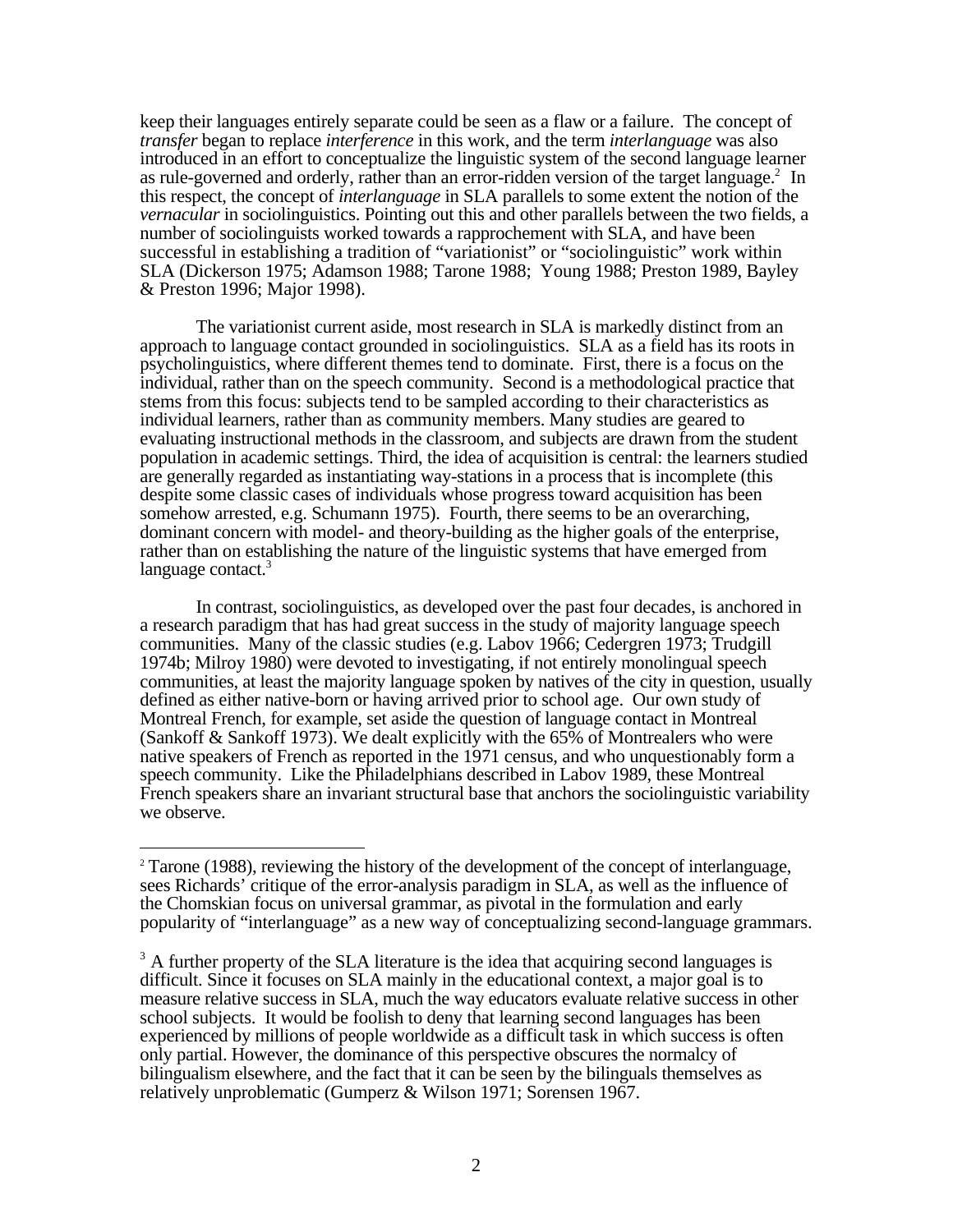And yet, from the beginning of modern sociolinguistics, a major goal has also been the study of speech communities characterized by language contact (Weinreich 1951, Ferguson & Gumperz 1960, Gumperz 1964). Far from conceiving of language contact as an individual enterprise, these authors recognized that language contact is always the historical product of social forces. Their goal, as ours remains today, was to understand the linguistic outcomes. Although the dominant trend in language contact studies has been SLA, and the dominant trend in sociolinguistics has been the study of monolingual speech communities, sociolinguists have continued to study language contact, and it is this community- and historically-oriented body of work that will be reviewed here. This research has been difficult to assimilate into the mainstream of sociolinguistics partly because the variability found in bi- and multilingual speech communities is more extensive than that found in monolingual and majority-language communities (Mougeon & Nadasdi 1998). Members do not share the invariant structural base typical of the communities described above, and speakers vary across continua of proficiency. Thus description of a bilingual community involves more social parameters, more daunting inter-individual variation and major sampling and other methodological problems.

The linguistic outcomes of language contact are determined in large part by the history of social relations among populations, including economic, political and demographic factors. Although a more extensive discussion of the speech community is to be found in the "Speech Community" chapter by Patrick, it is important to situate any discussion of the results of language contact within a sociohistorical perspective that considers the historical forces that have led to language contact. Such a perspective is central to the important and influential work of Thomason & Kaufman (1988) (henceforward,  $T\&K$ ), who attribute to these socio-historical factors a unique causal weight in determining language contact outcomes**.** Lacking a quantitative perspective, however, T&K are forced to deny the importance of internal linguistic factors. Devoting a major chapter to "The failure of linguistic constraints on interference", they argue that: "linguistic constraints on linguistic interference . . . are based ultimately on the premise that the structure of a language determines what can happen to it as a result of outside influence. And they all fail." (pp.14-15)

The burden of T&K's argument is that, given enough social pressure, *anything* can happen language-internally, and they adduce examples in which suggested internal, structural constraints have been overridden. Sociolinguists have, understandably, been largely approving of the pride of place T&K attribute to social constraints. However, in rejecting the contribution of internal linguistic structure, T&K have thrown out the baby with the bathwater. The cumulative weight of sociolinguistic research on language contact suggests that although it may be true that "anything can happen" given enough social pressure, T&K are very far from the truth in their blanket rejection of internal constraints. In this chapter, I will review literature from a quantitative sociolinguistic perspective, in which internal constraints have been shown to act jointly with external constraints in shaping language contact outcomes.

# **2.0 THE SOCIO-HISTORICAL CONTEXT**

Language contacts have, historically, taken place in large part under conditions of social inequality resulting from wars, conquests, colonialism, slavery, and migrations – forced and otherwise. Relatively benign contacts involving urbanization or trade as a contact motivation are also documented, as are some situations of relative equality (Sorensen 1967, Sankoff 1980). Language contacts have in some times and places been short-lived, with language loss and assimilation a relatively short-term result, whereas other historical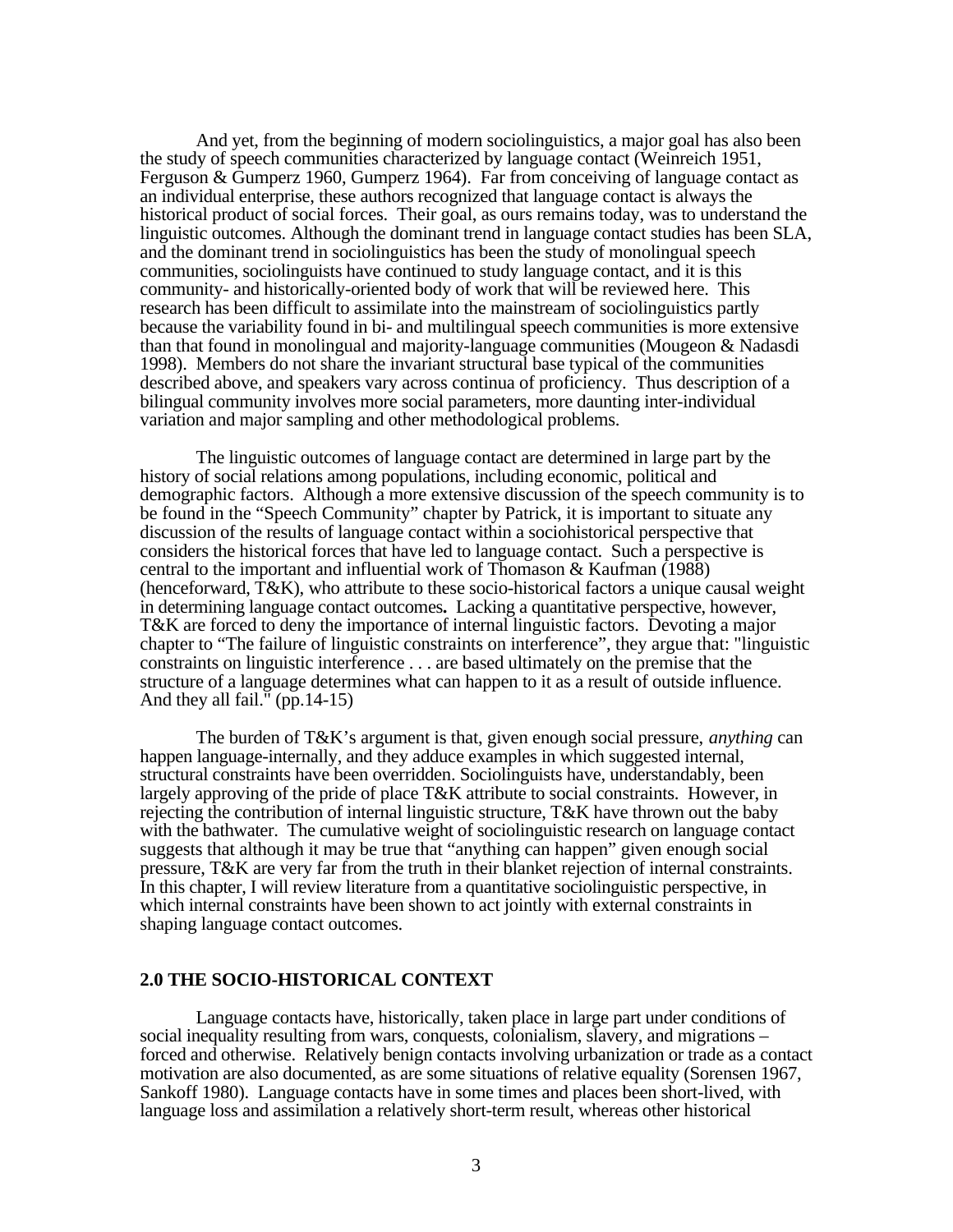situations have produced relative long-term stability and acceptance by the bi- or multilingual population.

The question for the linguist interested in understanding the relationship between social forces and linguistic outcomes is, to what extent do these kinds of social differences result in different linguistic outcomes? T&K distill out from the potential morass of social parameters only two dimensions: the first is the directionality of the influence, characterized in terms of speakers' native language. They envision two alternative directions in which language contact can go, resulting in two distinct linguistic processes: *borrowing* and *substratum interference*. T&K reserve the term *borrowing* to refer only to "the incorporation of foreign elements into the speakers' native language" (p.21). When the influence goes the other way, and native language structures influence the second language, they speak of *substratum interference*. Having made this distinction, their second dimension brings back the social factors by setting up a scale of *relative pressure* of one group (one language) on the other. This schema neatly brings together the macro level of the language and the micro level of the individual speaker. Its tacit assumptions are that (a) individual speakers can be characterized in terms of native and second languages, and (b) that groups or communities, as collectivities of such individual speakers, are relatively homogeneous in this regard – or at least, that one can abstract away from differences internal to the speech community. Although there are situations in which these conditions hold perhaps only tenuously – individuals whose life experience leads them to feel that, psychologically, their two languages are on an equal footing, and communities in which subgroups vary in terms of language dominance  $-T\&K$ 's distinction between substratum influence and borrowing is a useful heuristic in reviewing the individual cases.

From a sociolinguistic perspective, I believe that we can go farther than T&K in exploring types of socio-historical situations that have given rise to different linguistic outcomes. Moreover, a good deal of light can be shed on the nature of linguistic outcomes in language contact by systematically considering internal variability, both inter-individual within bilingual communities, and by the quantitative analysis of linguistic constraints on language contact outcomes.

Very broadly speaking, two major social processes have given rise to contact situations of interest to linguists: conquest and immigration. The imposition of a language of wider communication has occurred both as a result of conquest per  $se<sup>4</sup>$ , and in the establishment of standard languages via institutions like universal elementary education, where local populations have been transformed into linguistic minorities in a broader political unit. In the case of a local linguistic group that has been conquered or surrounded by a larger group, slow language shift may mean many generations of bilinguals, providing ample opportunity for substratum influence to become established in the language towards which the community is shifting. Historically, many conquered or colonized peoples, or those who have found themselves newly incorporated into a nation state, have felt the linguistic effects of these social changes only very slowly, giving rise to language contacts that have endured over decades, generations, or even centuries. These situations of stable bilingualism are perhaps the most likely of all to lead to what Weinreich called "integration": the acceptance of structures due to interference as part of the receiving language, and even to structural convergence and the Sprachbund phenomenon recognized  $\overline{a}$ 

<sup>&</sup>lt;sup>4</sup> It is certainly not historically the case that all political conquests have resulted in a shift to the language of the conquerors, and the number of attested instance of conquerors or their descendants eventually shifting to the language of the conquered is also very numerous. Whichever the *direction* of shift, however, history has generally documented a relatively slow shift that has led in general to similar types of substratum influence.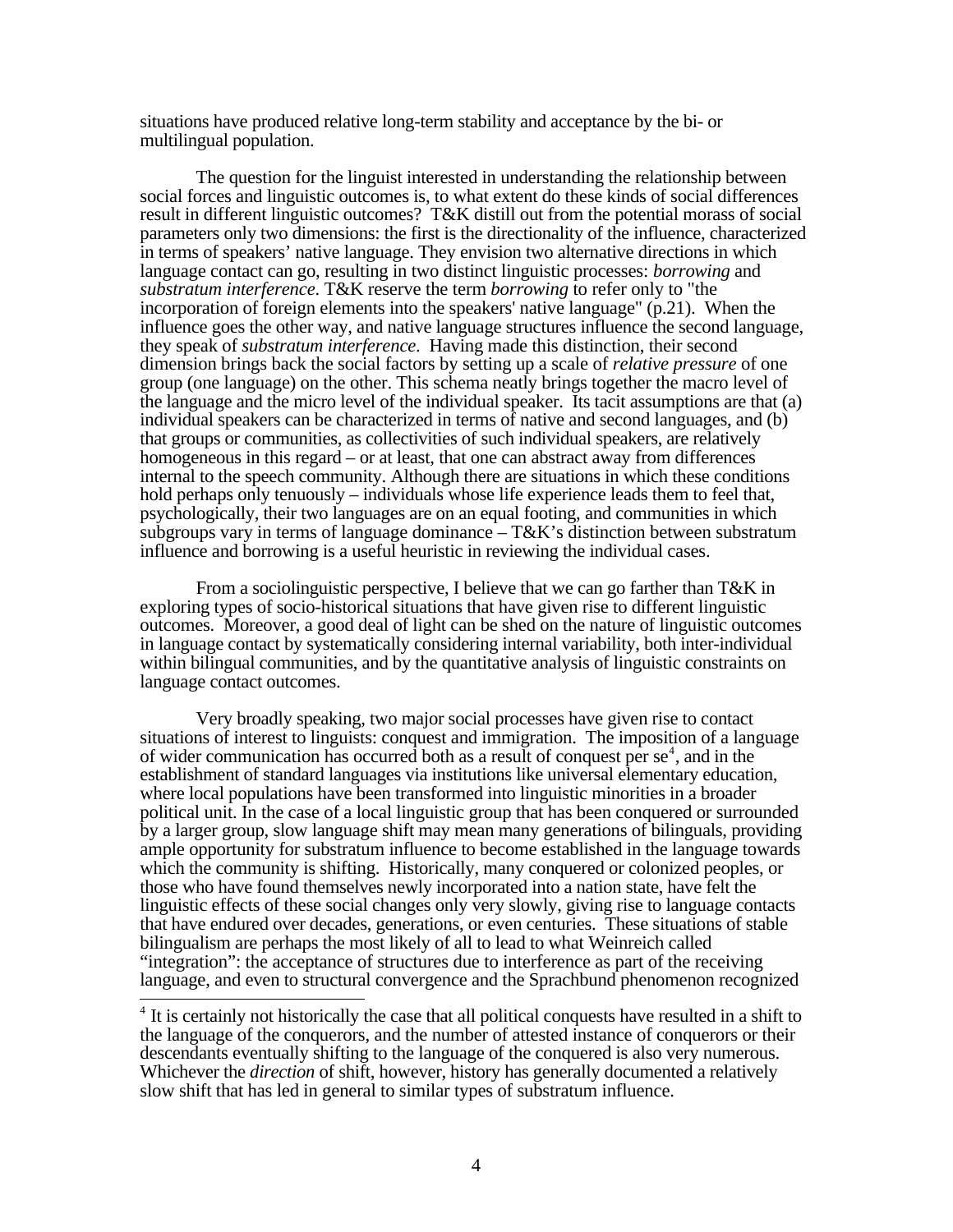in many parts of the world (Gumperz & Wilson 1971; Trudgill 1976; Sridhar 1978; Moral 1997).

On the other hand, the kind of population movements usually described as immigration, where newcomers fit themselves into an existing polity rather than establishing a new one, has often led to rapid linguistic assimilation of newcomers. Although there are exceptions (cases where immigrants have populated previously unsettled, relatively isolated territories, and have thus consituted new language isolates or relatively stable bilingual communities), immigration has usually resulted in rapid linguistic assimilation. Short duration of contact has often led to borrowing into the immigrant languages (Haugen 1955; 1970), and more extensive structural changes have been documented in those that have survived for several generations (cf. Clausing 1986 on German and Icelandic in the U.S.). However, insofar as such immigrant varieties have been relatively short-lived, the long-term effects have been modest. On the other hand, the influence of immigrant languages on the language to which immigrants have shifted has also tended to be rather restricted, unless descendants of particular immigrant groups have been numerically dominant, or in a position such that their speech patterns influence those of the wider community rather than the reverse. A major variable here would seem to be the duration of contact: whether linguistic assimilation is relatively rapid (often only one generation) or relatively slow, possibly over many generations.

In dealing with the particular linguistic phenomena that students of languages in contact have described, we will see many cases that lead us to nuance the broad characterization of social differences in the preceding paragraphs. Though scholars may differ as to whether or to what extent different aspects of linguistic structure are affected by language contact, there is broad agreement, following Weinreich, that the locus of language contact is the bilingual speaker, and that the process of "interlingual identification" is at the heart of ensuing language change.

#### **3.0 LINGUISTIC OUTCOMES OF CONTACT**

This section, which consitutes the heart of the paper, discusses the linguistic outcomes of language contact in terms of four major domains. The first two of these constitute a privileged window of linguistic inter-influence: the phonetic/phonological level (3.1), and the lexical level (3.2). These are the two corridors which, in my view, constitute the major "gateways" to all of the other aspects of contact-influenced change. When a common second language is learned and used by a group of people – whether immigrants or by virtue of the introduction of a new language to a resident population – they often find themselves introducing second-language lexical items into conversation with fellow bilinguals in their original first language. Such items, referred to by Weinreich as nonce borrowings (Weinreich 1968:47) seem to constitute the thin end of the wedge in various types of subsequent linguistic change. First, nonce borrowings are clearly the route for the later adoption or integration of these lexical items as loan-words in the immigrant or minority language (Poplack & D. Sankoff 1984). Along with numerous lexical borrowings there usually ensue phonological changes in the recipient language: almost all the studies reviewed in 3.1 indicate **both** alterations in the phonology of the borrowed words, **and** subsequent adjustments in the phonology of the recipient language. Such alterations may include processes that apply only to the foreign-origin vocabulary, but may also spread to native vocabulary. Phonological change is also almost universally characteristic of adult L2 speakers, but for social reasons, the "substratum potential" such speakers have is usually very limited. When they do constitute an important segment of the speech community, they may have a very strong influence in bringing about phonological changes that can have farreaching influences in morphology and syntax as well. The introduction of foreign lexical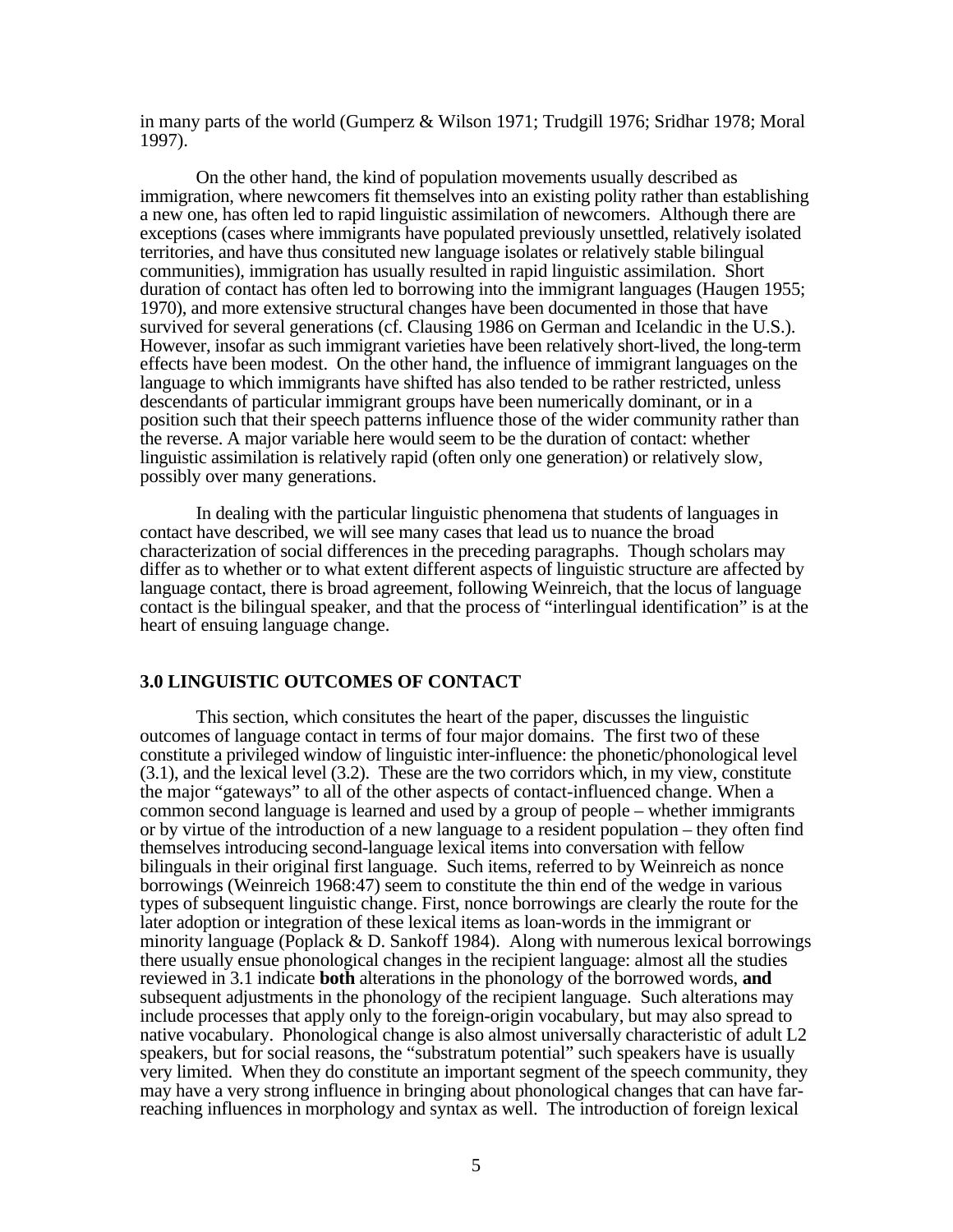material carries not only phonological baggage, but often may carry morphological and syntactic baggage as well. As we shall see, the case frames and other morphological trappings from the foreign languages may also be the source of syntactic change (3.3) in the recipient language. Pragmatics and discourse will be dealt with in the same section, because of the intimate relations between interlingual identification at the discourse level in bilingual linguistic usage, and subsequent developments in syntax. Finally, section 3.4 will deal with morphological and semantic consequences of language contact. Semantics is included in this latter section because most of the work with a semantic focus in the languages-incontact literature has dealt with the question of grammatical categories, a topic intimately related to morphology.

## *3.1 Phonology*

What happens when a group of speakers begins learning another language is well documented in the SLA literature. Phonological interference or transfer is overwhelmingly observed (Major 1988; Ioup & Weinberger 1987; Nagy et al 1996; Archibald 1998). It would appear likely, then, that farther along in the contact history, in the process of acquiring bilingual competence, the version of the second language spoken by such people would still contain many phonological features derivable from their native language, i.e. substratum phonological influence. However, such a development constitutes a long-term linguistic influence only insofar as the descendants of these people have acquired and carried forward the substratum-influenced version of their parents, perhaps even transmitting it, or some of its features, to descendants of the native speakers.

In an independent development, Van Coetsem (1988) enunciated a general theory of loan phonology based on a binary distinction consonant with the one proposed in the same year by T&K. Like T& K, Van Coetsem distinguishes between the "source language" and the "recipient language", and regards the factor of agency as primary. His term "phonological borrowing" is quite parallel to "borrowing" in T&K, as he restricts this process to "recipient language agentivity" (p.10), i.e. native speakers of the recipient language import into their language something from another, source language. The obverse of this, analogous to T&K's notion of substratum interference, is called"imposition"(p.11) – which occurs when foreign language speakers *impose* their own first language phonological habits on their own use of the second language. Van Coetsem notes that "in our usage the term imposition does not carry negative connotations; it simply denotes an agent other than the recipient language speaker"  $(p.11)$ . He carefully distinguishes these acts of individual speakers from the acceptance, spread, or integration of such innovations (whether "phonological borrowings" or "phonological impositions") by the recipient language as a whole. Because few subsequent authors seem to have adopted the term "imposition" (Guy 1990 and Ross 1991 being the two exceptions known to me), I have not used this term in what follows. However, the general distinction between recipient and source language agency seems crucial in the study of language contact, and Van Coetsem's thoughtful discussion of several interesting cases (including Afrikaans-English contact) has informed our thinking on phonological issues.

# **3.1.1. SUBSTRATUM INFLUENCE**

## **3.1.1.1. Immigration**

Sociolinguistic studies that have examined the transition between the first contact generation and subsequent generations have tended to find the expected phonological interference among adults acquiring the second language. For example, Lee (2000) found only partial acquisition of the American English flapping rule among Korean immigrants to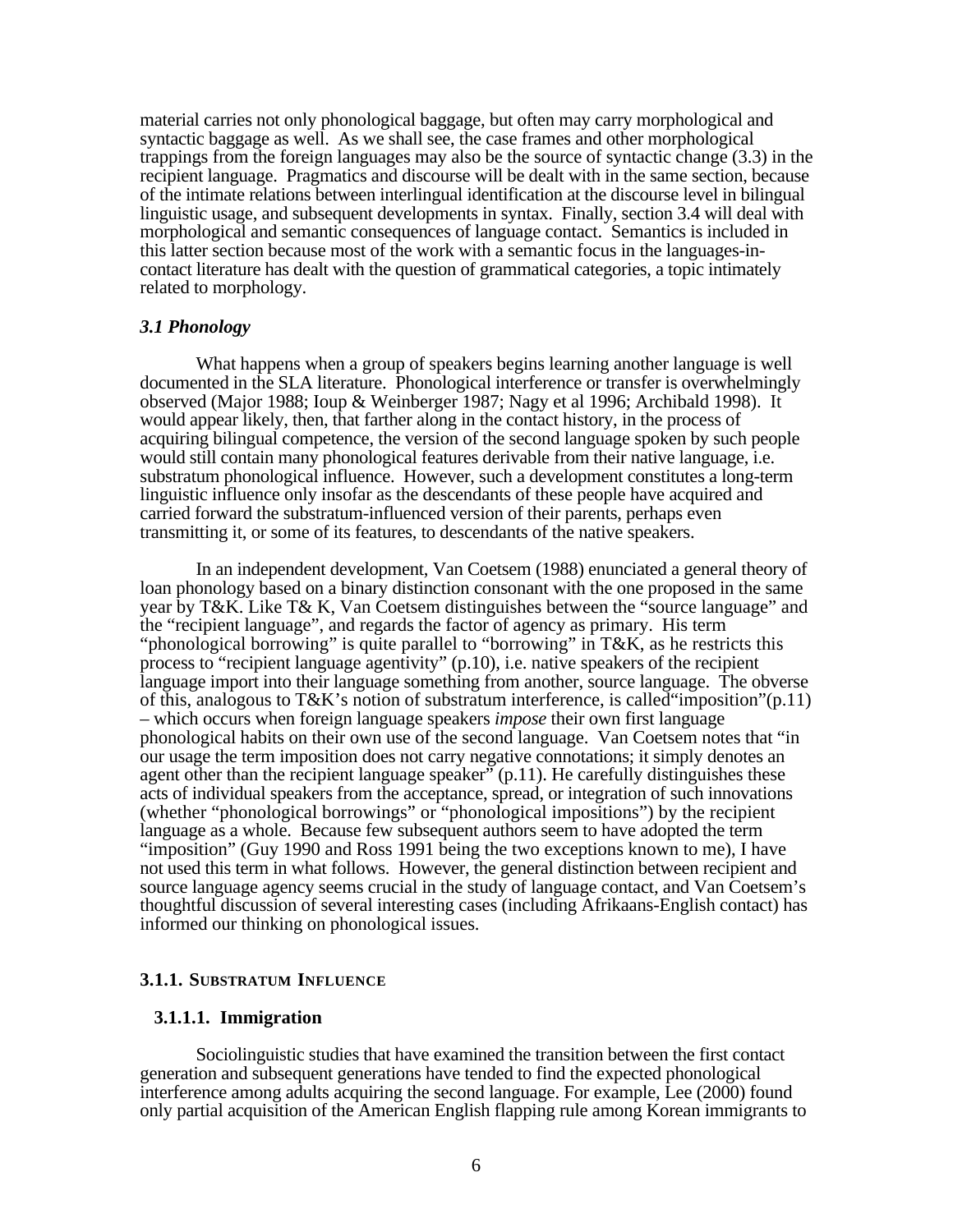Philadelphia who had arrived as adults. MacDonald's (1996) data from two groups of Cuban American high school students living in Miami's "Little Havana" revealed that "the degree & nature of Spanish-influenced phonology correlated with the age at which English acquisition began." Adamson & Regan (1991) found that in the Vietnamese and Cambodian immigrant community in Philadelphia, variation in the unstressed (-ing) suffix of English showed partial acquisition of majority community stylistic variation, as well as non-native patterns.

 If rapid language shift occurs, the contact situation obviously does not continue and thus there is no long-term substratum effect of immigrant language phonology. Both Lee's and McDonald's studies indicated that immigrant language influences tended to disappear in subsequent generations, as immigrant languages were lost and immigrants' descendants became monolingual speakers of the majority language. Lee's research showed that even immigrants who arrived as children were indistinguishable in terms of flapping from the native-born.

Two studies of contemporary immigrant groups, however, document some continuing substrate influence of original immigrant languages on the speech of their monolingual (or "new country language"-dominant) descendants. Santa Ana's quantitative study of (t,d) deletion among 45 English-speaking Chicanos in Los Angeles (1996) indicated that this population differs from other English speakers in several ways. He found sonority effects of adjacent preceding and following syllables, and also established that syllable stress does not influence deletion. Fought (1999), also working in Los Angeles, found that only some of the second-generation adolescents from the Mexican American community participate in the u-fronting typical of the Anglo community<sup>5</sup>. Those with strong Mexican American peer group ties were likely to prefer the more backed [u] that is more readily identified with the Spanish high back vowel. Sociolinguistic studies of third and fourth generation descendants of immigrants have shown remarkably few effects in any way attributable to the history of language shift among their parents and grandparents. Labov (1994), however, reported that Philadelphians of Italian ethnicity showed a strong conservative tendency with respect to the /o/-fronting that is typical of the city as a whole, a result that parallels Fought's report on Mexican American Angelenos. Lastly, Laferriere (1979) showed differences among Boston Irish, Jewish and Italian ethnic groups in the treatment of the low back vowels.

With such substrate-influenced phonological features so rare even among direct descendants of immigrants, it is even more exceptional to find regional features where language shift constitues a putative source for difference. The exceptions tend to be cases in which the immigrant group and its descendants have become a local majority population, often geographically isolated.<sup>6</sup> Lance (1993) suggests that the Northern dialect phonology

<sup>&</sup>lt;sup>5</sup> One other surprising result is the study by Flege et al (1995) that shows that the pronunciation of English consonants by Italian immigrants who arrived in Canada in early childhood can still be reliably distinguished, many decades later, from that of native-born native speakers. This result distinguished those immigrants who speak Italian on a regular basis from those who do not.

<sup>&</sup>lt;sup>6</sup> Such a demographic effect was identified in creole studies by Baker & Corne in their historical study of the evolution of Mauritian Creole (1982), and later adopted as a key diagnostic in Bickerton's (1984)"bioprgram" theory of creole genesis. Mufwene (1996; in press) has more recently given great weight to the relative proportions of speakers of languages in contact situations over time, in his articulation of the "founder principle" in creole genesis.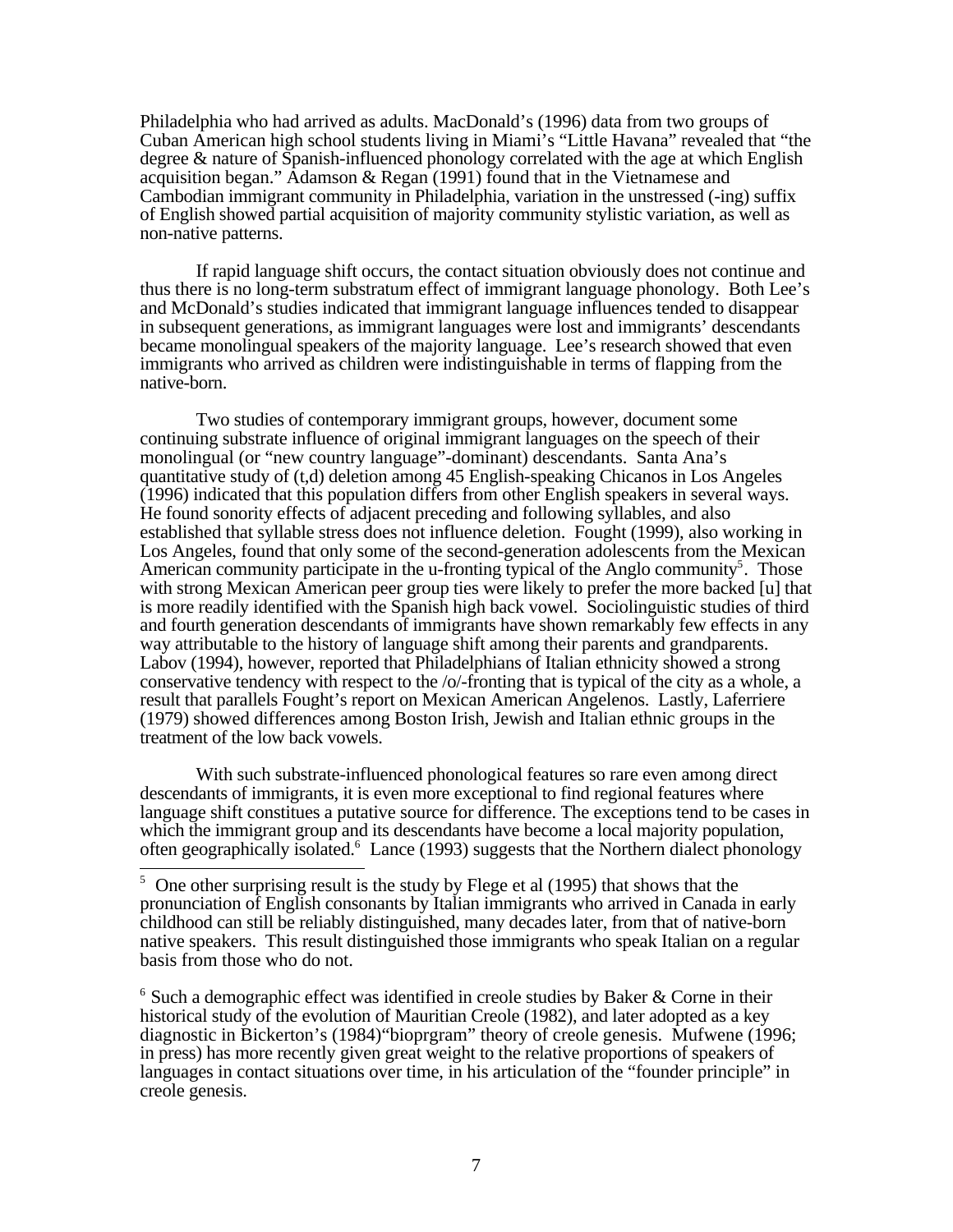found in a 10-county area of Eastern Missouri that is otherwise in the South Midland dialect region is a result of heavy German settlement. He corroborates the influence of German phonology through interviews with elderly speakers who are assumed to represent the last generation of bilinguals in the area. Herold (1997) attributes the emergence of the *cot/caught* merger in the former coal mining towns of Eastern Pennsylvania to the large numbers of Polish and other non-German immigrants to the area at the beginning of the  $20<sup>th</sup>$  century. A final case documented on the basis of the historical record concerns five sound changes in Czech that occurred in the  $14<sup>th</sup>$  century, subsequent to a significant immigration of German speakers to urban and peripheral Bohemia (Boretzky 1996).

## **3.1.1.2. Local groups bilingual in languages imported from outside.**

Sociolinguistically speaking, these situations are the obverse of those just discussed. Here a later-arriving group, rather than assimilating to the language already spoken in the area, imports a new language that is subsequently spoken by those already living there. Insofar as ensuing bilingualism (and possibly, language shift) is often a very slow process, substratum influence may flourish under such conditions. To mention a few well-known historical examples, Latin displaced the languages in the Western part of the Roman Empire (though it did not displace Koine Greek in the East); Anglo-Saxon largely displaced the preexisting Celtic languages in the British Isles (although the Danes and then the Norman French, conquerors whose languages survived for long periods of time, did not in the end impose their languages).

In modern times, standard languages have made incursions into areas where they were not previously spoken. The Cajun French population of Louisiana has been in contact with English since the mid  $19<sup>th</sup>$  century, and bilingualism there is longstanding, with massive language shift over the past several decades. Dubois and Horvath (1998) document stops (attributable to the French substrate) as frequent phonetic variants of interdental fricatives in Cajun English. Native speakers of Québec French, also with a long history of English contact, are described as hypercorrecting in their use of initial-h words in English (Auger  $\&$ Janda 1992). In contrast, Bayley's (1994) study of of t/d deletion in Tejano English in San Antonio, Texas, showed no effect attributable to Spanish among adult speakers (for example, as with speakers of mainstream English dialects, retention was categorical after r). However, his sample of 25 young people age 14-21 was similar to the Los Angeles population of Santa Ana's study in the absence of a stress effect.<sup>7</sup>

A similar result has occurred in postcolonial situations where many speakers of local languages also speak languages of wider communication. One example is Muthwii (1994), who documents a case of trilingual Kenyans transferring vowel harmony, stress and pitch patterns from their native Kalenjin into Kiswahili and English.

<sup>&</sup>lt;sup>7</sup> In treating the Mexican American young people in Los Angeles who were studied by Santa Ana and by Fought as the descendants of immigrants (section 3.1.1.1), I followed details in their descriptions of their speakers in terms of their families' (almost all very recent) immigration history. Bayley, in contrast, makes the point that a high proportion of the Mexican Americans in the San Antonio area are the descendants of people who were there prior to English speakers, and so is treated in this, the "contact with languages imported from outside" section of the current paper. I realize that in neither geographical area is the socio-historical distinction hard and fast.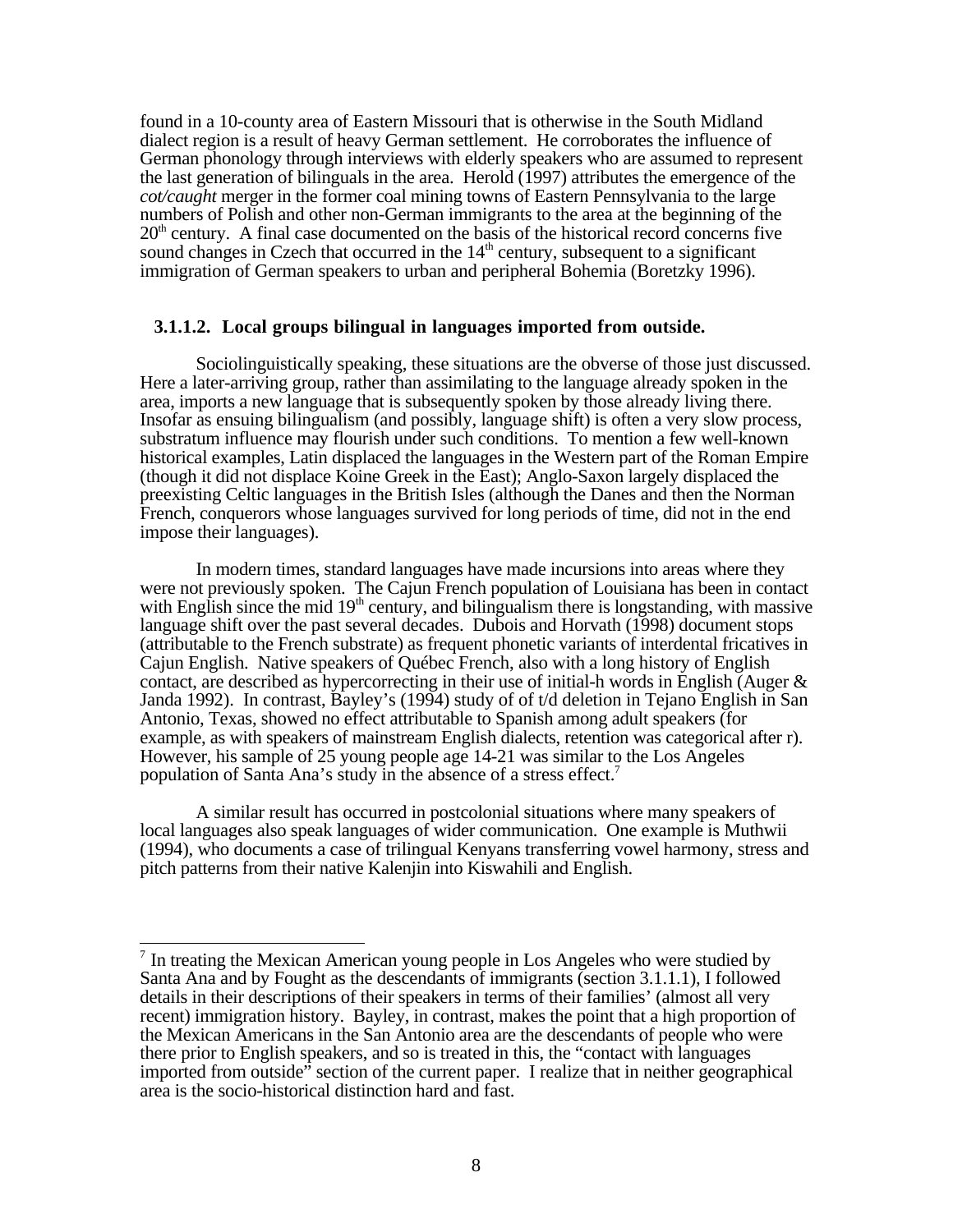## **3.1.2. BORROWING**

Adhering to both Van Coetsem's and T&K's concept of borrowing as, by definition, involving speakers' importing features from other languages into their native language, it is not surprising to find many studies that document the influence of native phonological patterns on foreign lexical items borrowed into the language. One example is Pereira (1977), who discusses numerous such processes in a study of the phonological adaptation of 300 English loan words into Brazilian Portuguese.

Sometimes phonological changes appear to be introduced despite the existence of more similar segments across donor and borrowing languages. Naim (1998) reports that although non-pharyngealized consonants occur in Beirut Arabic, consonants in Italian and French loan words are pharyngealized when they occur preceding long low vowels, apparently due to an identification speakers make between the vowels in these foreign words and the local allophone of Arabic /a/ that occurs after pharyngeals.

If it were the case that no speakers from the borrowing language ever became fluent in the language being borrowed from, this pattern might be more universal.<sup>8</sup> Nevertheless, most studies report that phonological adaptation of loan words is not total. Some foreign pronunciations are retained, and indeed have often been a source of phonological innovation in the receiving language. This is recently documented in the case of1500 English loan words in Italian (Socanac 1996). Davidson & Noyer (1997) discuss borrowings from Spanish into the Penutian language Huave that violate Huave stress rules, arguing that optimality theory can account for the nativization process by a re-ranking of the constraints that operate in native Huave phonology. Tsuchida (1995), also working in an optimality framework, notes similar results for English loan words in Japanese: native Japanese wellformedness conditions must be modified to account for the phonology of English loans. Penalosa (1990) documents partial phonological assimilation of Spanish loan words in four Mayan languages.

Paradis & Lacharité (1997) studied 545 French loanwords in Fula, spoken in Mauritania and Senegal, both countries that have been influenced by French for more than a century since initial French colonization. They found that the loan words were introduced by bilinguals of varying degrees of bilingualism, who adapted the foreign phonological sequences according to what they call "repair strategies". In Fula, these include breaking up French consonant clusters by either cluster simplification or vowel insertion, and the denasalization of French nasal vowels. Paradis (1995) found similar patterns in French loans in Moroccan Arabic and Kinyarwanda, and English loans in Quebec French. Other studies of English loans into Quebec French (Walker 1982, Picard 1983, Patry 1986; and McLaughlin 1986) show similar results: influence of the receiving language (French) coupled with change imported to that language via the borrowings). Coetser (1996) reports that Afrikaans names borrowed into Xhosa during several centuries of contact have only been partially assimilated phonologically. Another example of mixed influences, also from

 $\overline{1}$ <sup>8</sup> It is generally accepted that the longer it has been since a foreign word was introduced into the borrowing language, the more likely the pronunciation is to have been nativized. The idea that it is in initial contact that foreign phonological patterns might seem most foreign might seem to introduce a paradox here. If so, one might expect the converse: words pronounced via native [borrowing language] phonology earlier on, with later familiarization leading to an acceptance of the foreign features. However, since the normal path of introduction is for bilinguals (who can pronounce the foreign sounds) to introduce the words to the wider community in which the later-adopting monolinguals progressively impose native phonological patterns.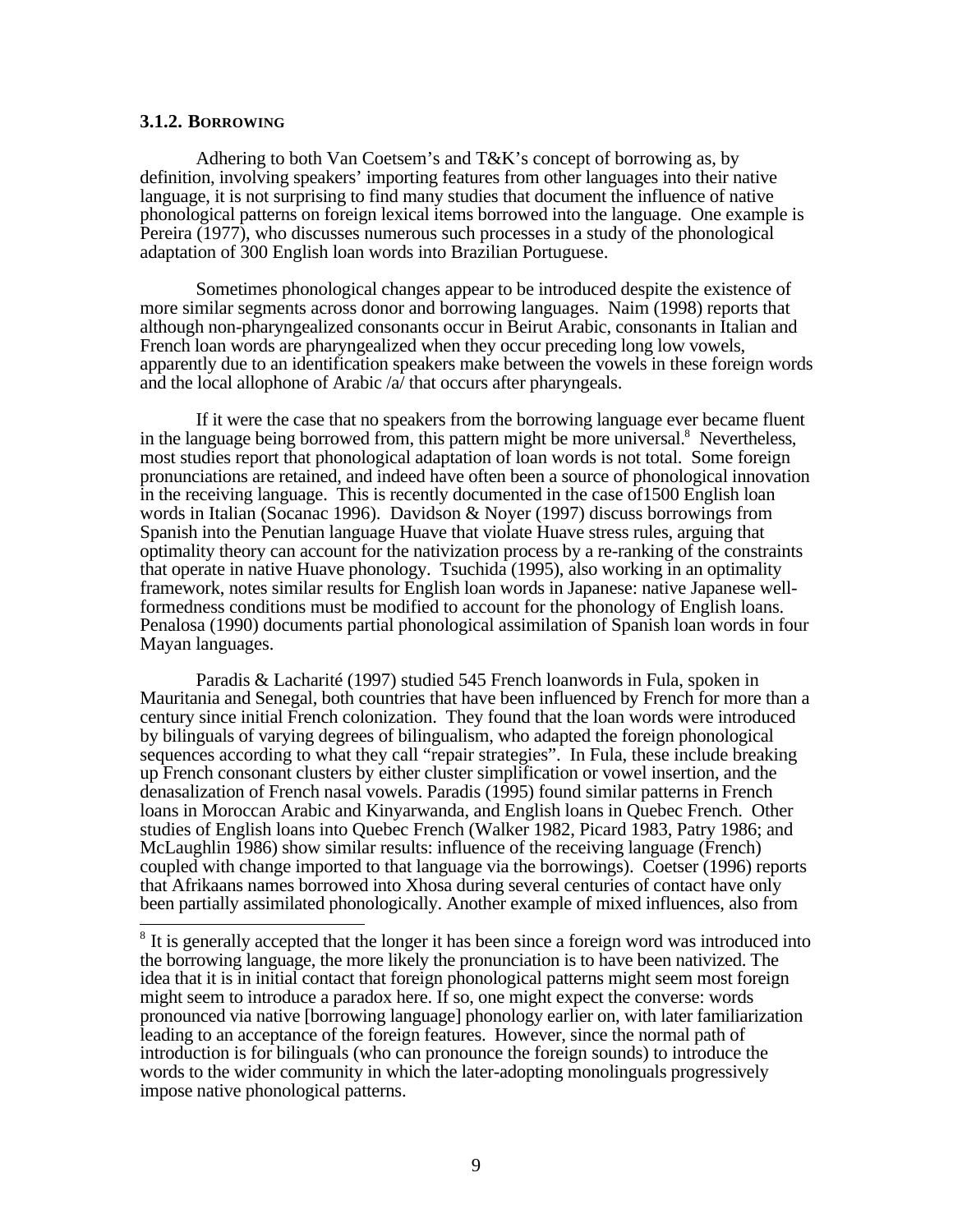the Pacific, concerns English loan words in Hawaiian. Schutz (1976) argues that in addition to the influence of Hawaiian phonetics on the borrowed words, missionaries were successful in "imposing" (in a sense quite different from that of Van Coetsem) a series of English consonants into Hawaiian in order to "preserve the identity" of English loan words. Finally, Stenson (1993), in a study of borrowings from English into Irish, also found only partial adaptation of foreign phonological features. In examining English interdental fricatives, alveolar stops, affricates, voiced sibilants, glides, and velar nasals, she found variability for all features except for the interdental fricatives in which there is overlap between Irish and Hiberno-English pronunciations. Stenson attributed the overall preference for adoption of foreign phonological features (rather than assimilation to Irish patterns) to universal bilingualism in English.

Boberg (1997; 1999) has actually studied the process of phonological assimilation historically in thousands of English words containing "foreign a". He points out that when English borrows words like *llama, Mazda, pasta, spa*, and *tobacco*, the "foreign a" must be assimilated either to the regular short-a class (like cat and bag), or to the "broad a" class (like *father* and *calm*). The longer a word has been in English, the more likely it is to have migrated into the "short a" class – a process that is also subject to phonological and dialect influences.

Of the many studies consulted on the phonological assimilation of loanwords, only one was devoted specifically to the lack of assimilation. Oswalt (1985) reports that in English words are often used in Kashaya, a Native American language of California. However, they are unassimilated to Kashaya phonology, leading speakers to deny that they are borrowings (in contrast with the phonologically assimilated borrowings from Spanish). Two further studies (Ndiaye 1996, on the assimilation of French words into Wolof, and Shinohara 1996 on French loan phonology in Japanese) did not mention the retention of aspects of source language phonology. Although it is not clear whether such phenomena do not exist in these contact situations, or whether the authors simply chose not to discuss them, two other papers explicitly deny the existence of phonologically unassimilated loans in borrowing. Bergsland (1992) attributes the phonological assimilation of Scandinavian borrowings into Southern Sami (or Lapp), a Finno-Ugric language, to active resistance to outide influences by community members. Yip (1993) argues that Cantonese speakers do not perceive all the distinctions that English speakers do, and subject the non-native input (English loanwords) to Cantonese well-formedness rules.

## **3.1.3. Borrowings or substratum influence? Cases of long-term coterritoriality**

Studies of populations that have shared a territory for a long time, and where long term bilingualism has been the norm, may be more difficult to categorize. All the cases discussed in this section appear to fall on the "borrowing" side, but the processes involved are less clearly determinable than in the studies reviewed so far.

Nagy's (1994; 1996) research on Faetar, an isolated dialect of Francoprovençal spoken in an isolated mountain area of southern Italy where its speakers have lived for several centuries, presents such a case. Faetar's geminate consonants, a feature atypical of Francoprovençal, would seem to have been borrowed from Italian by generations of Faetar's bilinguals. The geminates are found in native Faetar words as well as in borrowings from Italian, attesting to a thorough nativization of the phonological process.

 In the Semitic language Maltese, the long contact with Sicilian and Italian has resulted in complete phonological intergration of the approximately 25% of vocabulary from those languages (Krier 1980). However, English loans, numerous though not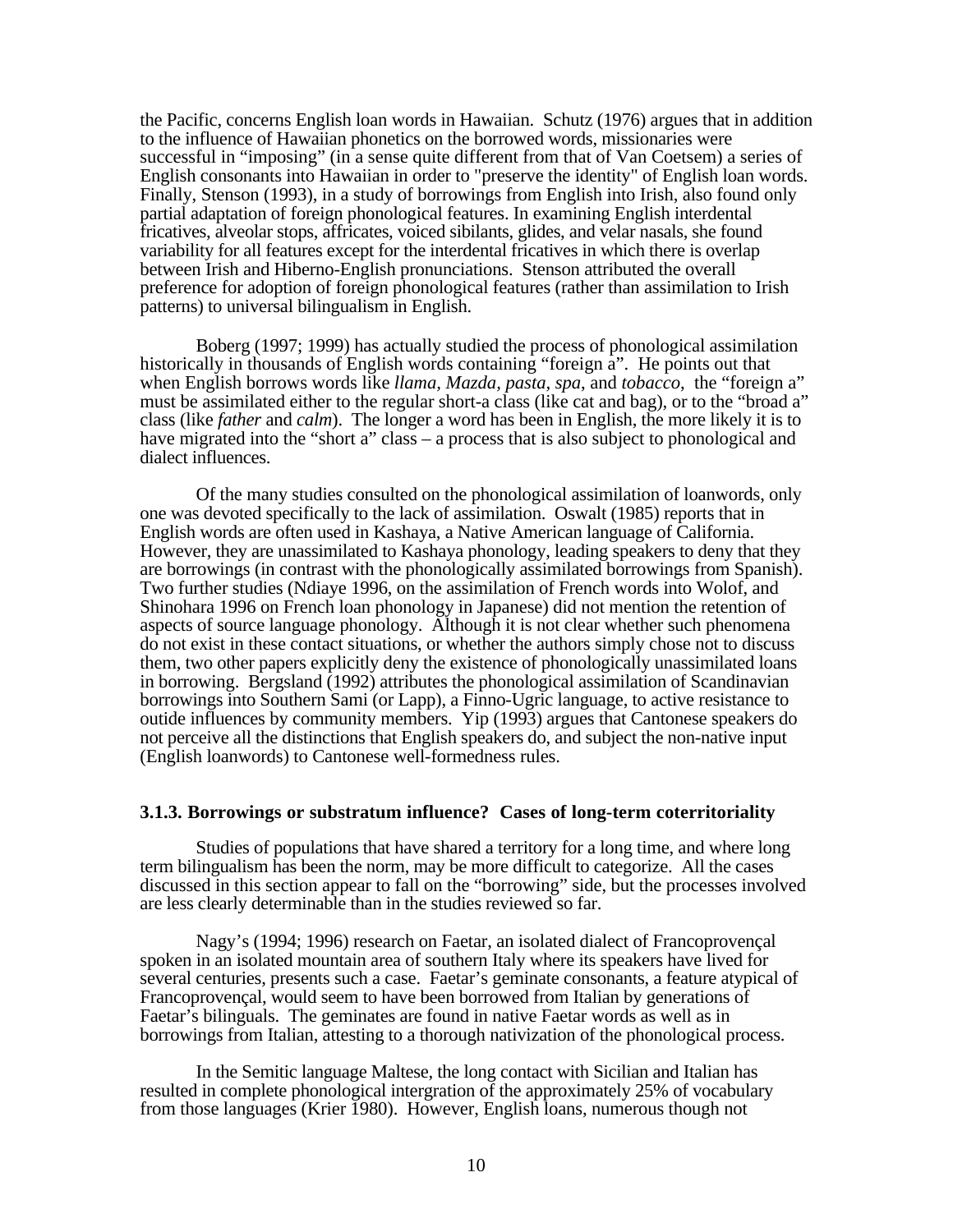reaching 25%, are reported not to be phonologically assimilated, due to the shorter duration of contact and to lesser knowledge of English among the Maltese population. Nurse (1985) attributes the unusual feature (worldwide and in Bantu languages in general) of a dental, rather than alveolar, obstruent series in three Bantu languages of northeastern Kenya to historic, long term contact with Cushitic languages.

In parts of the Western Pacific, groups speaking Polynesian languages migrated west from central Polynesia after the original great migrations eastward across the Pacific. Such languages, referred to as "Polynesian outliers" have been in contact for many generations with the Melanesian languages spoken in these islands. Ozanne-Rivierre (1994) reports that the Polynesian Outlier language Fagauvea, spoken on the island of Uvea, has evolved a 9-vowel, 27-consonant system due to contact with the Melanesian language Iaai. She reports that the influence has gone almost uniquely from Iaai (the pre-existing language) to Fagauvea (the immigrant language). The reverse process seems to have occurred in the Philippine language Sama Abaknon which, under the influence of several centuries of domination by Visayan, has reduced its vowel inventory from 6 to 3 (Jakobson & Jakobson 1980).

## *3.2 Lexicon*

In discussing lexical aspects of languages in contact, it is overwhelmingly clear that the major process involved is borrowing. In the majority of contact situations, borrowing occurs most extensively on the part of minority language speakers from the language of wider communication into the minority language. On the other hand, one can readily identify words that have become accepted within majority language communities that derive from language shift by various immigrant groups and would thus clearly fall under the definition of "substratum influence". For example, a sampling of words from Yiddish that are known to a majority of the non-Jewish students in classes I teach at the University of Pennsylvania include *shmuck*, and *shtick*, (whereas familiarity with other Yiddish-origin words like *meshuggeh*, *goniff*, and *tochas* tend to be known only to students with family Yiddish background). However, as my search of the literature did not turn up any studies of this phenomenon, only borrowing will be dealt with in this section.

# **3.2.1. BORROWING**

One of the most carefully researched areas in the entire field of languages in contact concerns the status of foreign lexical elements that appear in the everyday discourse of bilinguals. Research into nonce borrowings began as part of the larger study of code switching, in which the grammatical conditioning of switches – both single lexical items and longer strings – have been the focus of attention. It is not possible in this review to do justice to the massive topic of code switching. However, it is necessary to use codeswitching behavior as a point of departure, since the well-documented ability of bilinguals to draw on lexical items from both their languages can reasonably be considered as the beginning point of lexical borrowing.

Much of the work on the grammatical constraints on code switching for the past 20 years (beginning with Pfaff 1979, Poplack 1980) was devoted to grappling with the problem of how to distinguish single word code switches from borrowings. This seemed all the more pressing in light of two facts. The first is that "[i]n virtually all bilingual corpora empirically studied, mixed discourse is overwhelmingly constituted of lone elements, usually major-class content words, of one language embedded in the syntax of another" (Poplack & Meechan 1998:127). There has been much debate about the formal linguistic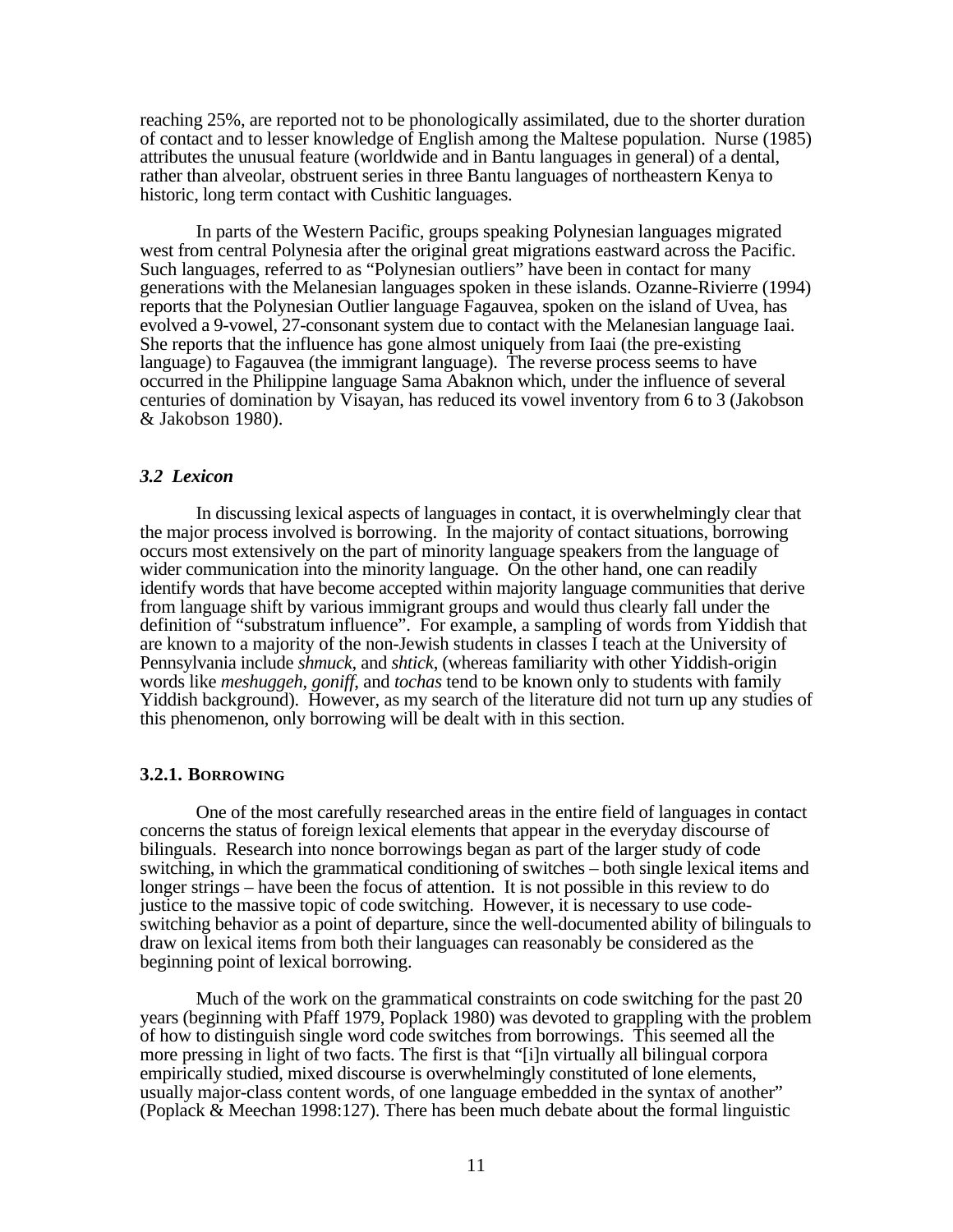constraints that condition or regulate switching, which grammatical sites accept or constitute barriers to switching, and indeed whether in the formal model of code switching it is useful to postulate a matrix language, (Woolford 1983, Joshi 1985, di Sciullo et al 1986, Myers-Scotton 1993, Mahootian 1993). However, there is a very broad consensus among researchers on the empirical generalization as stated above by Poplack.

The second important fact is that it is clear (from, e.g., Haugen 1950, Poplack et al 1998, and van Hout & Muysken 1994) that "major-class content words such as nouns, verbs, and adjectives are the most likely to be borrowed" (Poplack & Meechan 1998:127). This consonance between switching and borrowing made it abundantly clear that switching was the royal road to borrowing, pointed out in Poplack  $& D$ . Sankoff (1984) as well as in work by other scholars (e,g, Heath 1990). However, most researchers were reluctant to go to the extreme of labelling every single-word "switch" they observed as a borrowing, especially in the absence of community-wide ratification or legitimation. Various criteria were invoked in an attempt to separate the legitimate, or legitimated loan words, from the nonce-borrowings or switches. These included phonological or morphological integration, as well as attestations of use by a wider community of speakers. All of these criteria were applied in an attempt to identify individual cases or tokens of theses single-word elements as to whether or not they should individually constitute borrowings, and all were unsatisfactory given the variability in the data (e.g., many such words are found to be *partially* phonologically integrated, so that phonological integration cannot constitute a litmus test.).

A significant breakthrough in resolving the question of single-word tokens as "code-switches" vs. "borrowings" was made in 1998 via the application of quantitative sociolinguistic methodology, crucially including the criterion of accountability, to numerous corpora of spontaneous bilingual discourse. In a special issue of the International Journal of Bilingualism entitled "Instant loans, easy conditions: the productivity of bilingual borrowing" (Poplack and Meechan 1998), Poplack and her colleagues outline a quantitative methodology that renders operational the clear conceptual distinction between codeswitching and borrowing. According to the method they devised, bilingual discourse was analyzed as having five major observable components: (a) unmixed  $L1$ , (b) unmixed  $L2$ , (c) multiword alternations (readily understood as code switches), (d) attested loanwords, and (e) ambiguous lone items. Of these, only the last, the ambiguous lone items, are problematic. The methodological innovation was to statistically compare the patterning of these items with analogous, identified items in the same corpus. As explained by Adalar and Tagliamonte with respect to the Turkish Cypriots known as "Londrali" (who have lived for significant periods in England), this consists of comparing the lone noun, in Turkish or in English, "in contexts in which it is surrounded by the other language"(1998:139) vs. when it appears in a multiword fragment of English or Turkish. In five different language pairs, this technique was applied successfully to resolve the code-switching/borrowing question. The clear progression that exists between individual, nonce-borrowed items which testify to the productivity of other-language access for the individual bilingual speaker, and the social ratification of borrowings at the community level, can thus be studied independent of the muddy waters of code-switching. In my opinion, this development has for the first time put the study of lexical borrowing on a sound methodological and theoretical footing.

Noteworthy in the sociolinguistic study of lexical borrowing are two other corpusbased studies by authors not employing the Poplack et al methodology as such. The first is Mougeon and Beniak's (1987) demonstration of the social parameters associated with "core" lexical borrowing from English in the Francophone community of Ontario. Though "non-core" or "cultural" borrowing has long been accepted as a usual concomitant of language contact, the replacement of core L1 vocabulary by other-language lexical items, usually in situations where most minority group members make extenstive use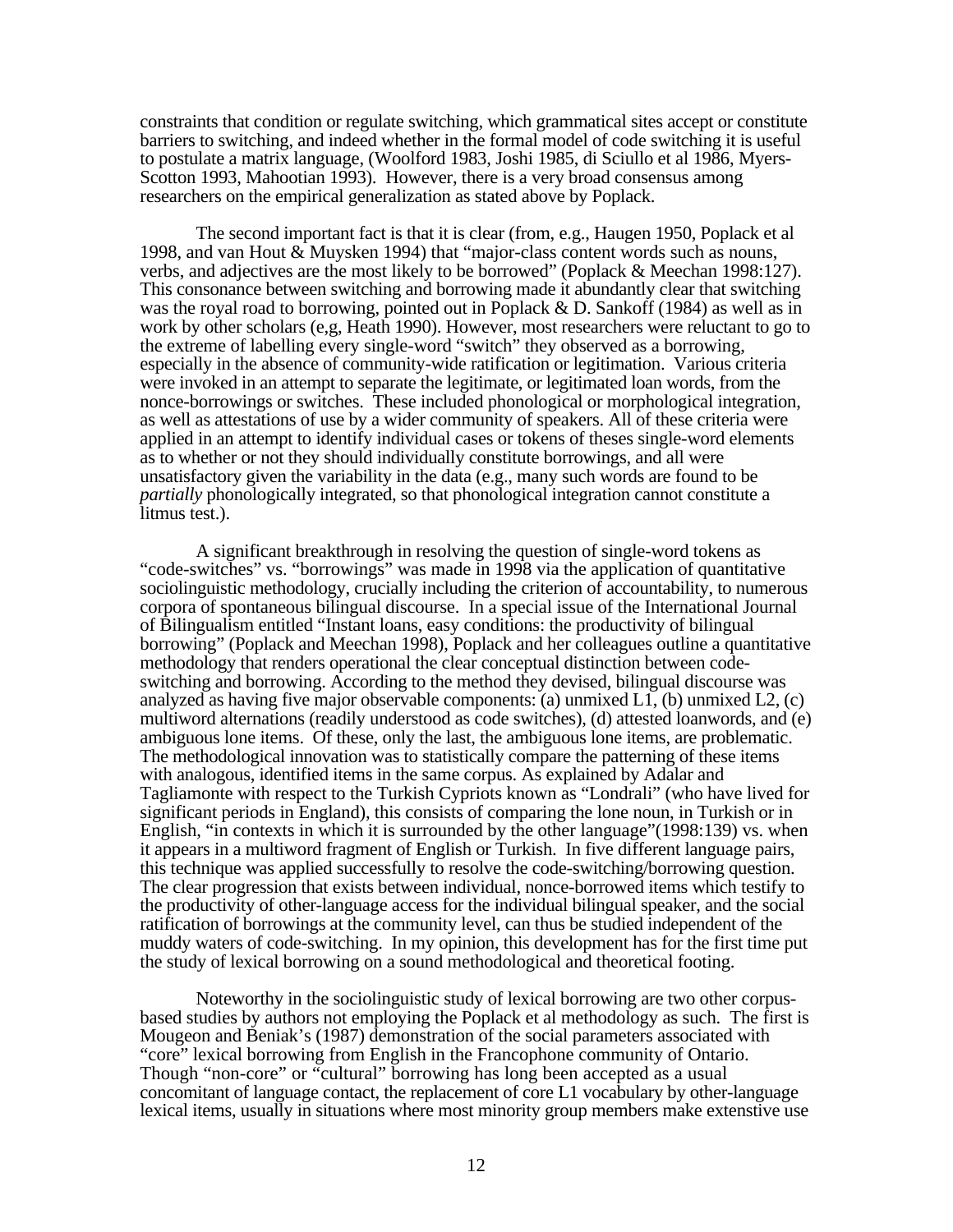of the majority language, has been poorly understood, and the work by Mougeon, Beniak and associates goes a long way towards filling that gap. The second corpus-based study (Boyd 1993) is important because it compares two groups of bilingual immigrants in the same host speech community: American English speakers and Finns living in and around Goteborg, Sweden. While different patterns of code switching behavior had previously been contrasted across different communities (Poplack 1987), Boyd's is the first to explicitly compare two different minorities in the same community, finding that Swedish incoporations into Finnish were more readily identifiable as borrowings, whereas those into English more closely resembled code-switching.

## *3.3 Syntax and Discourse/Pragmatics*

Whether or not "grammar" or "syntax" can be borrowed at all is still very much in question. Although the T& K view has its proponents (e.g. Campbell 1993)<sup>9</sup>, many students of language contact are convinced that grammatical or syntactic borrowing is impossible or close to it (e.g. Lefebvre 1985; Prince 1988; King 2000). These authors generally see grammatical change subsequent to contact as a consequence of lexical or pragmatic interinfluence, that may then lead to internal syntactic change. It is for this reason that I have chosen to combine syntax and discourse/pragmatics into one section of this review.

Among the varied proposals regarding the chains of events that can lead to contactinduced syntactic change, four lines of explanation have been proposed. The first derives from the type of phonological changes widely attested (and reviewed in 3.3.1), attributable in the first instance to substratum influence and thus classified in the "substratum influence" section below. The second derives from lexical borrowing (3.3.2). The third, variously described as "camouflage" (Spears 1982); "covert interference" (Mougeon and Beniak 1991), and "normative assimilation" (Wald 1996) and also, I believe, related to the equivalence constraint in code switching (Poplack 1980) appears to be a syntax-internal contact process related more to substratum than to borrowing, and thus it will also be discussed in 3.3.2. Fourthly, in a related line of work, several studies have traced a discourse-to-syntax path in bilingual inter-influence, also apparently more characteristic, though not perhaps uniquely so, of substratum influence.

# **3.3.1. SUBSTRATUM INFLUENCE**

 $\overline{1}$ 

As in phonology, the study of second-language acquisition in syntax may be of considerable potential interest in helping us to locate potential areas of influence from speakers' L1. Perhaps more than in phonology, however, scholars who have examined L2 acquisition have been less willing to attribute non-target like language to an L1 source, and have also given considerable weight to the influence of universals. Papers on the acquisition of French as a second language (.e.g. Hulk 1991; Hawkins 1989; Hawkins et al 1993) have considered both lines of explanation. One reason that authors may be more cautious in adducing contact sources for syntactic change is that markedness is often less clear in

<sup>&</sup>lt;sup>9</sup> It should be noted that Campbell nuances his support for this position as follows: "Thus I conclude with Thomason & Kaufman (1988:14) that 'as far as the strictly linguistic possibilities go, any linguistic feature can be transferred from any language to any other language.' This being the case, it is safer to think of these proposed universals and principles of borrowing as general tendencies, and not as absolute constraints"(1993:104).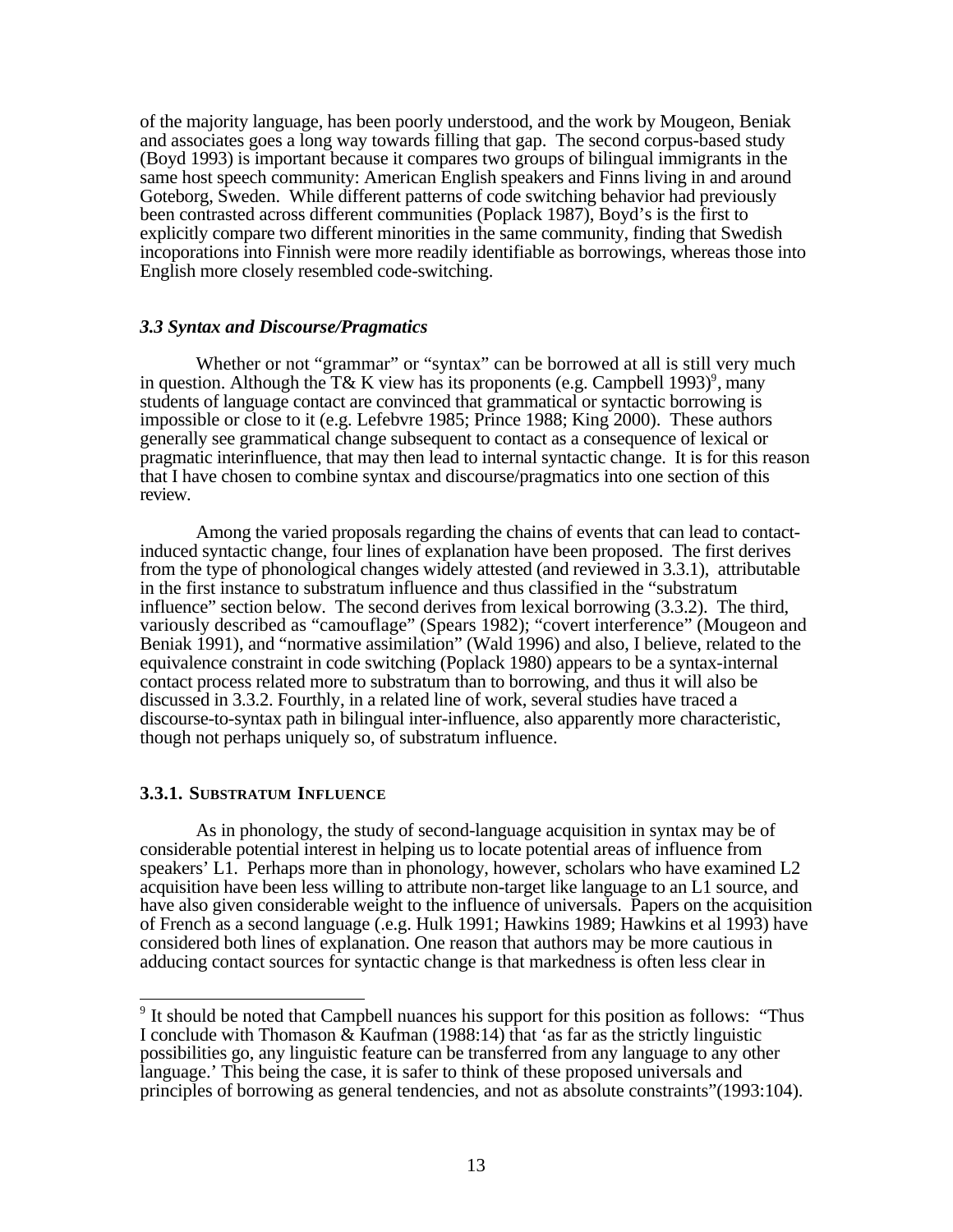syntax than in phonology, and internally motivated change is often as likely, and more parsimonious, an explanation.

# **3.3.1.1. Immigration**

The consequences of contact-induced phonological change may indeed be far reaching, and extend to morphological and even syntactic domains. As described in 3.2.1.1 above, language shift on the part of large numbers of Scandinavian invaders was a major influence in the development of the Northern and East-Midland dialects of Old English. Kroch and Taylor (1997) postulate a train of events beginning with contact-induced phonological change that resulted in the "impoverishment of agreement morphology". This in turn prevented V-to-I movement and led in these dialects to the development of the CP V2 structure typical of the modern Scandinavian languages.

The immigration of large numbers of L1 speakers of Yiddish to the United States in the early years of the  $20<sup>th</sup>$  century resulted in language shift that has in turn produced substratum effects in the English of their descendants. Prince (1988) has analyzed the "Yiddish movement" construction<sup>10</sup> not as a syntactic but as a discourse level example of Yiddish influence on English. The syntax of  $\check{Y}$ -movement is identical to the focusmovement constructions that exist already in English; the change involves a widening of the pragmatic domain in which these constructions can be used to a context in which the moved NP is not previously salient in the discourse (as opposed to the standard English case in which the moved NP must already be salient). Though Prince dubs this process "borrowing", she includes in a prescient footnote: "Intuitively, one may thus call the Yiddish-Movement case an instance of 'interference' rather than borrowing, but I am at a loss to find a principled basis for such a distinction" (p.516). This is exactly the type of case that both van Coetsem and T&K would understand as interference, for the principled social reason that it is a concomitant of language shift, but these arguments were unavailable to Prince since they were published in the same year as her paper.

Sociolinguistic research on contemporary language contact situations has been able to carefully trace the differential usage patterns among bilinguals that apparently provide a path for often subtle contact effects. Mesthrie and Dunne (1990) document a continuum of varieties in English relative clause types in the English of Indians in South Africa, with major influence on second-language speakers but some continuing influences of substratum on English-dominant speakers as well. In a study of reported speech in East Los Angeles English, Wald (1985) observes that when a large, ethnically homogeneous community shifts from one language  $(L1)$  to another  $(L2$  for those in the initial stages of the contact), the opportunity arises for substratal influences to survive. He analyzes this process as one in which interlingual identification skews the pattern of grammatical variation to maximize matching with L2 of L1 grammatical structures, as well as resulting in lexical reinterpretation that may then lead to the creation of novel grammatical patterns. Following this line of research, Wald (1996) formulates two principles that govern bilingual usage:  $(1)$ "normative assimilation", i.e. not violating the grammatical norms of the socially dominant language, English in this case) and (2) "shortest path", i.e. selecting the norms of the socially dominant language that most closely correspond to those of the prior language) in studying the use of English *would* among Mexican Americans in East Los Angeles. That the general English modal/stative verb interaction operates in this dialect is attributed to the

 $\overline{1}$ <sup>10</sup> An example of Yiddish-Movement from Philip Roth's Portnoy's Complaint (Y-moved constituent underlined): "In less than a week it's Rosh Hashana and he thinks I should take a vacation. Ten people I'm having" (cited in Prince 1988:512).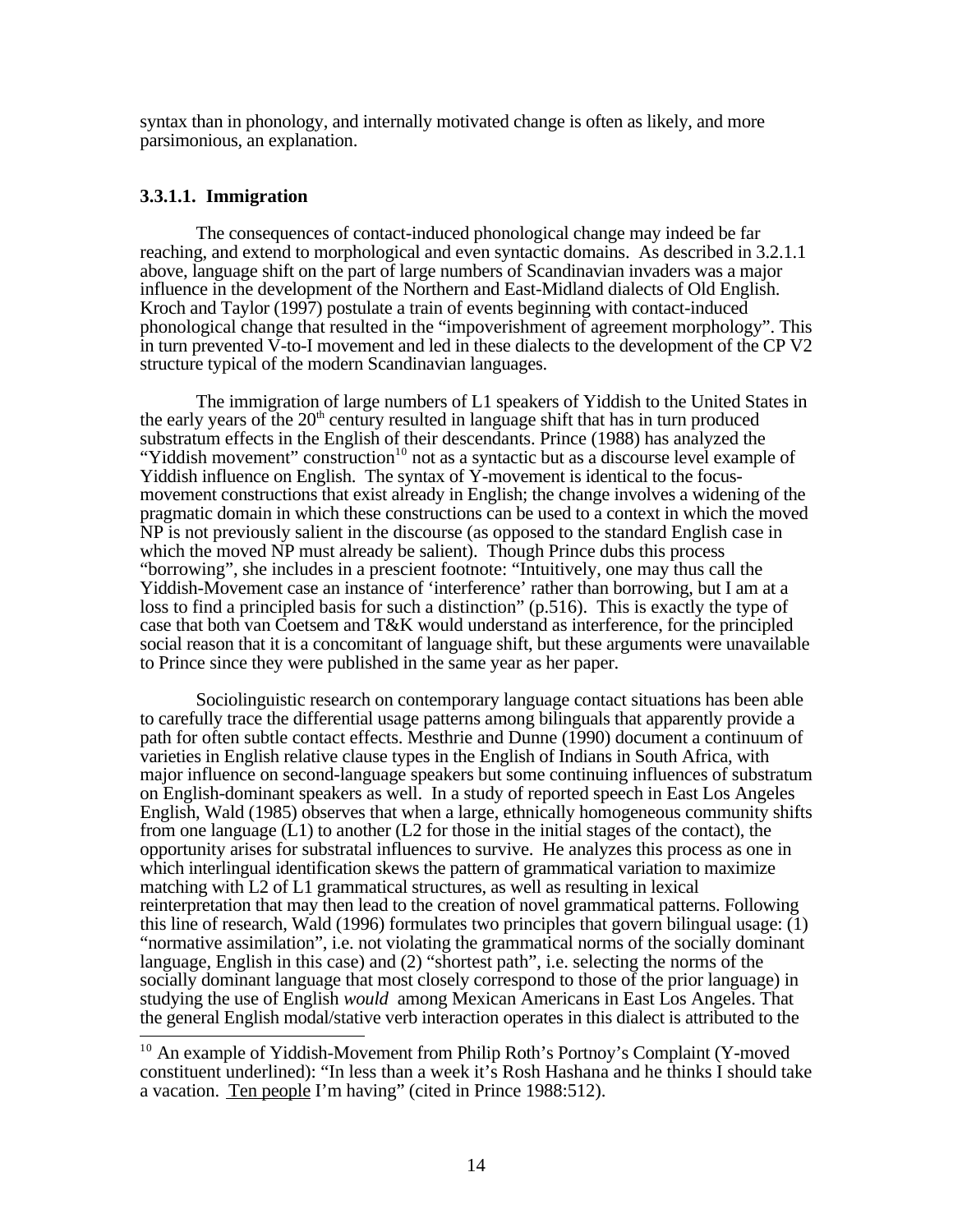principle of normative assimilation, but in hypothetical contexts, this interaction is weaker, which Wald attributes to the fact that Spanish provides no basis for the interaction.

## **3.3.1.2. Local groups bilingual in externally imposed languages.**

As pointed out earlier, local groups bilingual in externally imposed languages, or who have a history of language shift that has taken place over a long period of time, provide perhaps the most fertile ground for features of substratum origin to become established in the speech community as a whole. However, careful studies of such situations have often cautioned against jumping to conclusions about substratum influence, first, because sources other than substratum may turn out to be historically correct, and second, because descriptions of contact varieties may be descriptions of L2 speakers, not of stable bilingual or L1 speech. In a study of eight characteristics that have been widely described as characteristic of "Andean Spanish", i.e. the Spanish of speakers from Quechua and Aymara backgrounds, Escobar (1995) states that many of the features in fact only hold for L1 speakers of Quechua and Aymara who have limited proficiency in Spanish. Distinguishing between these speakers and the truly bilingual, her detailed study of possessive constructions parallels the work of Harris in attributing some construction types common to Andean Spanish as a whole to "older varieties of Spanish" (p.62), and, like him, cautions against jumping to conclusions about substratum influence in contact varieties.

In the case of Irish English, Harris concludes that, with the exception of the "after +Ving" construction, "the nonstandard Hiberno-English 'perfect' forms, far from being Hiberno English innovations with an exclusive background in substratum interference, are actually retentions of older English patterns" (1984:320).<sup>11</sup> In a followup study, however, Harris (1991) cites data from an unpublished 1982 thesis by Markku Filppula that he regards as a convincing demonstration of an Irish Gaelic substrate source for the "informative-presupposition"  $it$ -clefts<sup>12</sup> in Irish English. Harris notes that "quantitative" differences confirm the existence of a post-contact continuum with the most markedly nonstandard varieties displaying a greater degree of substratal input than intermediated varieties which have undergone varying degrees of convergence towards the superstrate" (1991:201). Mithun (1992) traces a discourse-to syntax path in documenting the often subtle influence of Eastern Pomo on several syntactic patterns in the English spoken by members of several communities in Northern California, including the use of pronouns and of the definite article, as well as clause-linking strategies.

 $\overline{1}$ <sup>11</sup> Harris does atttibute an Irish Gaelic substratum source to two other syntactic features of Hiberno English: the failure of negative attraction (sentences like "anyone wasn't at home", where other English dialects would have "no-one was at home"); and "subordinating and with subject pronoun and *ing*-participle" (1984:305), such as 'He fell and him crossing the bridge".

<sup>&</sup>lt;sup>12</sup> Harris cites the following example from Filppula: 'In God's name, what happened to you?' asked the father. 'It was Micheal Rua who gave me a beating', said the son (1991:199).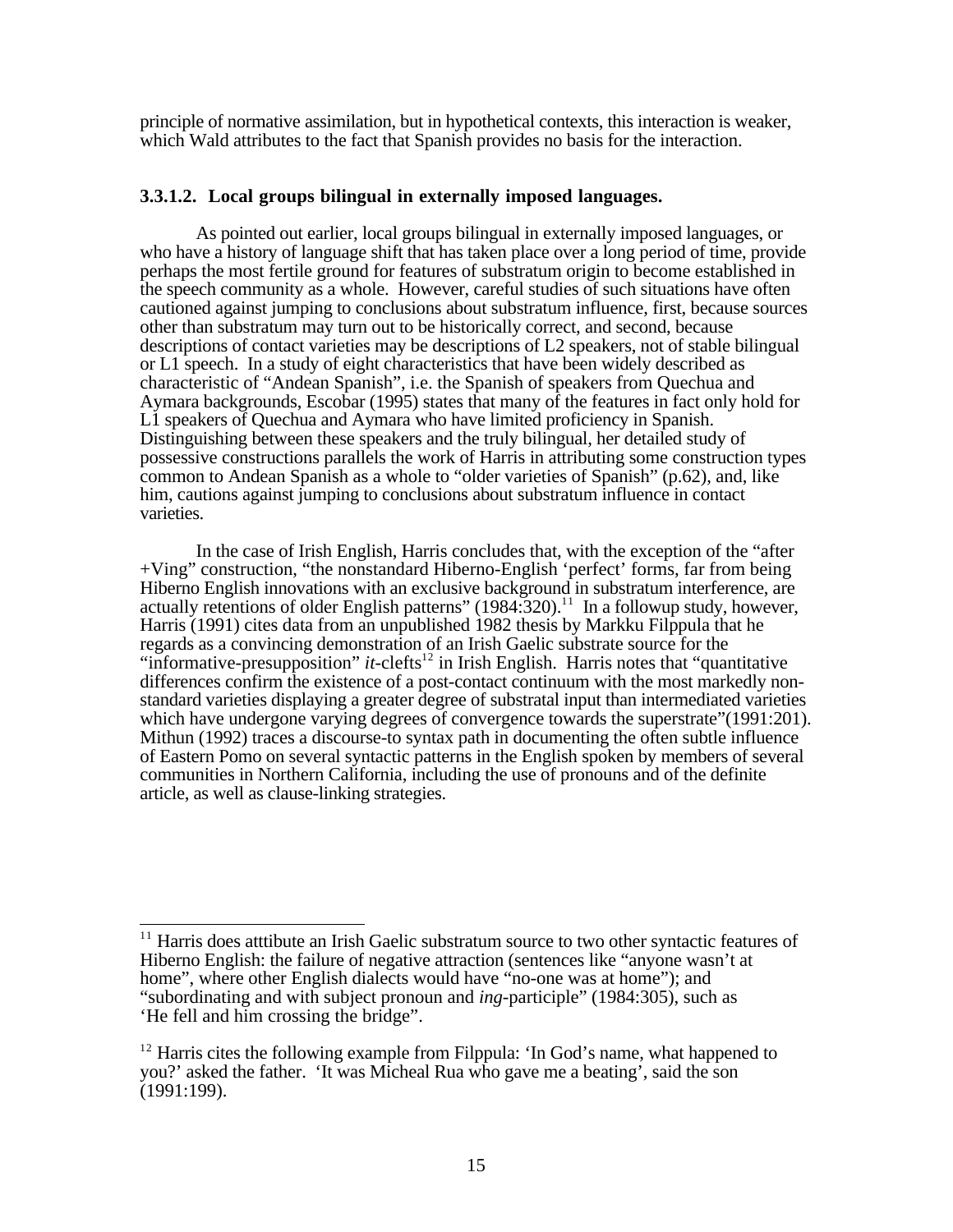## **3.3.2. BORROWING**

What about the immigrant or minority languages themselves? What are the effects of borrowings brought back into the erstwhile L1 by its speakers who have become bilingual in the dominant or majority language? Here we must come face to face with the question of "structural borrowing". This notion has been criticized by e.g. King (2000) for vagueness, lack of precision and/or lack of detailed evidence or analysis in oft-cited but scantily documented cases frequently referred to in the languages-in-contact literature. There is, however, a growing body of research that goes farther than hand-waving or invoking isolated surface parallels.

A detailed study of Prince Edward Island French has documented a variety of French that shows numerous morphological and syntactic differences from other French varieties, including the incorporation of many borrowings from English, the dominant language with which it has been in contact for centuries (King 2000). Based on her analyses of the introduction of English *back* in identification with the French *re*- morpheme, of preposition stranding, and of the borrowing of English wh-words with ensuing changes in relative clauses, King concludes that "the influence of English on PEI French . . . has been essentially lexical", and that these lexical innovations "have triggered particular language-internal changes, resulting in the emergence of a number of structural changes in Prince Edward Island French" (King 2000: 173). Our own study of French-English contact in Montreal is difficult to categorize because although Anglophones are the minority, English has been in many ways the socially and politically dominant language. Substrate-related linguistic influence could be argued for the dramatically increased use of *comme* 'like' as a discourse marker for Anglophone speakers of French, but this appears to be the case for young native speakers as well (Sankoff et al 1997).

Prince (1988), in a study of the influence of the Slavic focus-presupposition construction on Yiddish, examines the apparent modelling of the Yiddish *dos*-initial sentences on the Slavic *eto*-initial sentences of, e.g., Russian. She concludes that sentences of the type: *Dos shlogst du di puter* (lit. 'it beats you the butter' or "It's you who's churning the butter!") constitute a pragmatic, not a syntactic borrowing from Slavic. Prince shows that (a) there was already a syntactic model in the language: the Yiddish *es*-sentences, and (b) the Yiddish V2 syntax was not altered via this language-contact innovation, because in contrast to Slavic, Yiddish can front only subjects, and must have the verb in the second position. This case is of particular interest not only because of Prince's clear and persuasive exposition, but also because it is a case of speakers clearly importing something other than a lexical item into their native language from a second language: but still, according to Prince, not a structural borrowing. As she states, "While the syntax of *dos*-sentences was native to Yiddish, the discourse function associated with them was clearly a Slavic borrowing" (1988:511).

A final study that links discourse and syntax is Matras (1998), who explains the frequent borrowing of "utterance modifiers" from the pragmatically dominant language by minority group members as being related to the "cognitive pressure" they experience to "use the dominant language's resources for situative discourse regulation".

Although stable, long-term bilingualism is well documented in many minority language communities all over the world, it is also the case that language shift and language loss has occurred with linguistic minorities as well as in the case of immigrant communities. The linguistic concomitants of language attrition or obsolescence) is not a topic that can be taken up in this review (cf. Dorian 1989 for an introduction to the area). However, some of the literature that documents heavy influence of the majority language in such situations may be reflecting diminished competence in the minority language by younger, majority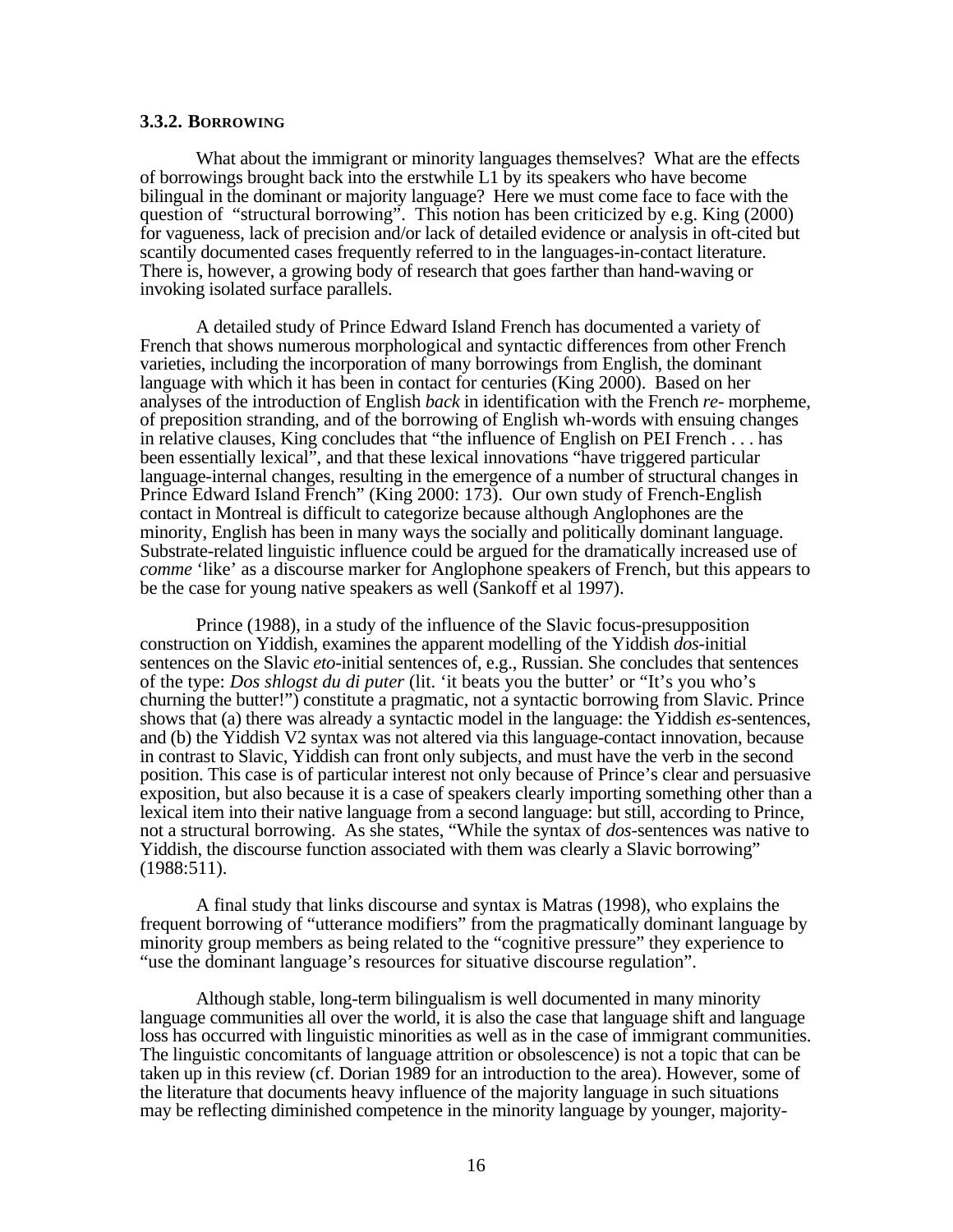language dominant speakers. Kroskrity (1978) on complex syntax in Tewa, and Fortescue (1993) on word-order changes in West Greenlandic Eskimo, both under the influence of English, appear to be examples of minority languages in situations of language shift.

## *3.4 Morphology***/***Grammatical Categories*

The adoption of bound morphemes has been stated by many authors to be the among the most resistant features of language to contact-induced change. After reviewing the literature, I am more convinced than ever that this is true. Only a few cases came to light, and almost all involved morphemes that are, if not entirely free, not really bound either. The other type of case to be reviewed here concerns grammatical categories.

# **3.4.1. SUBSTRATUM INFLUENCE**

# **3.4.1.1. Immigration**

The Norse invasion of England provides a case in which language shift by newcomers led to morphological change in the receiving language – a rare type of change that seems only to have been possible because of the massive numbers of Scandinavians involved, and the intimacy of their contacts with the preexisting population. The third person plural pronouns with initial th- forms were borrowed into English at that time, though during the 13the century they were in competition with the English h-initial forms (Morse-Gagne 1988).

The massive migration of foreign workers into northern European countries, where most languages have relatively rich inflectional morphology, has led to a fertile field of investigation into the new varieties of these languages as spoken by immigrants and their children. However, it has been less easy to document substrate influences on morphological regularization given that similar results can be explained by, e.g. universal processes of simplification.

## **3.4.1.2. Local groups bilingual in externally imposed languages.**

Studies of morphological change attributable to language shift or substratum influence seem to be almost non-existent, prompting this author at least to assume that such changes are also very rare in language contact. A recent paper by Dede (1999) documents the use of an ablative postposition in the Xining dialect of Chinese, which he attributes to the fact that the original inhabitants of the region were speakers of Monguor, a Mongolian language, who shifted to Chinese.

Two further studies would also be potential candidates for a "borrowing" explanation, since they concern changes in minority languages in which L1 minority speakers may have made changes in their usage patterns modelled in some way on the majority language. Both concern reduced use of the subjunctive in Romance languages in contact with English: Silva-Corvalan (1994) on Los Angeles Spanish; and Poplack (1997) on Ontario French. Silva-Corvalan comes to the conclusion that internal tendencies toward a reduction of the use of the subjunctive are strengthened in the language contact situation. Poplack, however, finds that higher levels of bilingual ability, which were associated with upper class speakers, in fact favored the use of the subjunctive. She concludes that when community members regularly use both languages, language loss, language shift and convergence are not necessary consequences in a minority language situation.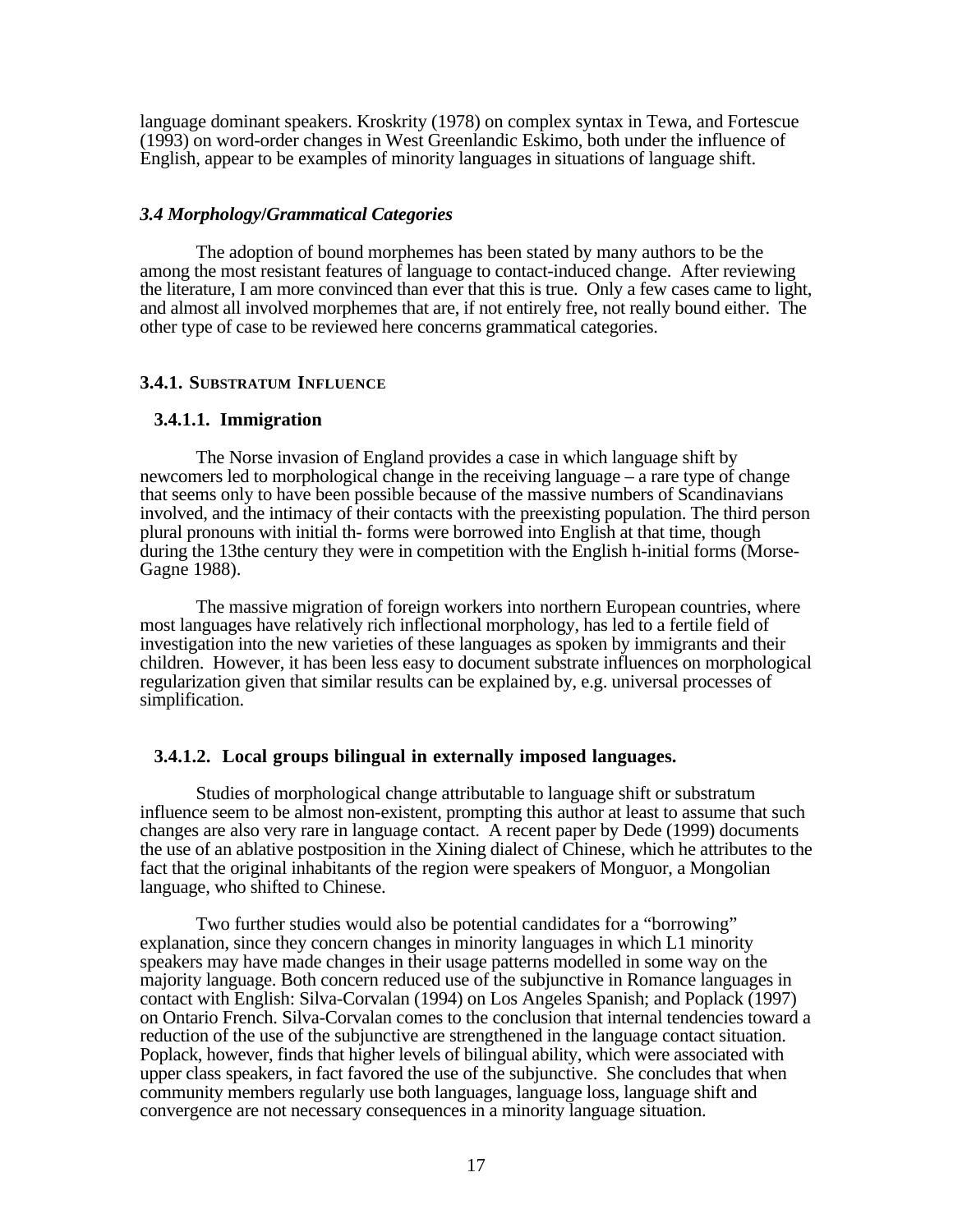#### **3.4.2. BORROWING**

By the definitions we have adopted, any change to the immigrant language that is brought about through the bilingualism of its speakers in the language of their new country is technically a borrowing. However, this is a less obvious process in the case of morphology, said by many authors to be much more resistant to contact-induced change in general, a generalization supported by the relative paucity of documented cases of contactinduced morphological change.

 More common, though still a very small number, are situations in which lexical borrowings must be adapted to the morphological categories of the receiving language. The borrowing of nouns into languages with a gender or noun-class system is one type of example in which the borrowing process involves a reconfiguration of the borrowed material into new categories. Barkin (1980) studied the gender assignment of borrowed nouns from English into Spanish, finding that the assimilation of borrowed words requires gender assignment. In Swahili, borrowed words from German were studied by Pasch and Strauch (1998), who discovered animacy to be a major factor in class assignment. Bokamba (1993) shows that in multilingual language contact situations, the transformation of a preexisting language into a lingua franca may result in morphological simplification even when the participants already have very similar category systems in their native languages. Thus KiTuba, Kinshasa LiNgala, & Shaba KiSwahili deviate from KiKongo, Standard LiNgala, & Standard KiSwahili, respectively, in terms of a simplification of the noun class morphology.

## **4.0 THE STATE OF THE ART**

This review has sampled recent work on languages in contact, largely from a sociolinguistic and quantitative perspective, in an attempt to deal with the major outstanding issues regarding the linguistic consequences of language contact. (I might add that this reviewer has been considerably daunted by the sheer amount of new research on these questions, and considerably impressed by its quality.)

The three major questions I have tried to address are as follows. First, to what extent do social distinctions of the kind made by van Coetsem and by T&K, and elaborated on in this review, constitute a useful angle of vision in differentiating the linguistic phenomena? Second, does the idea of a cline of "borrowability" stand up to scrutiny? Third, what is the relationship between the individual bilingual speaker (central to the concerns of SLA) and the speech community (of primary importance in sociolinguistics)?

# *1. The social embedding of language contact*

When we look at the varying social circumstances of language contact separately according to the various domains of linguistic structure, it is clear that these circumstances have a differential effect. The distinction between borrowing and substratum interference with language shift, made so forcefully both by van Coetsem and by  $T\&K$ , holds up very well in general, as does the additional distinction between immigrant communities and linguistic minorities created by political developments in the areas where they have lived for many years. These different social circumstances do not, of course, have a direct effect on language; rather, they lead groups of individuals involved to differentially deploy their linguistic resources, and thus in turn affect developments at the level of linguistic structure.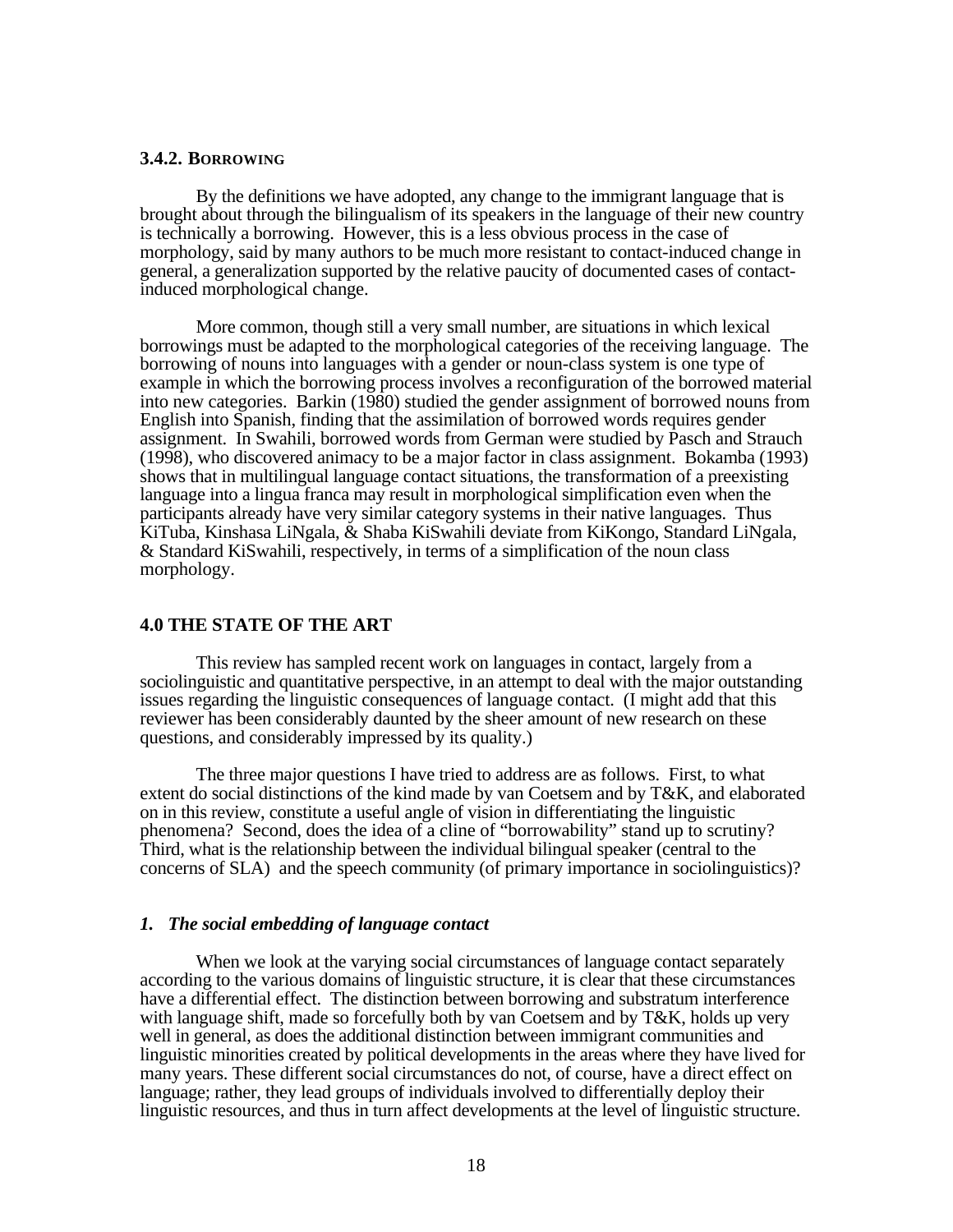## *4.2 A cline of borrowability?*

Though most language contact situations lead to unidirectional, rather than bidirectional linguistic results, conditioned by the social circumstances, it is also the case that linguistic structure overwhelmingly conditions the linguistic outcomes. Morphology and syntax are clearly the domains of linguistic structure least susceptible to the influence of contact, and this statistical generalization is not vitiated by a few exceptional cases. On the other hand, lexicon is clearly the most readily borrowable element, and borrowing lexicon can lead to structural changes at every level of linguistic structure (cf. Muysken 1985; 1999 in addition to the individual studies discussed above). And phonology is very susceptible to change, both on the part of the individual L2 speakers (see  $\overline{4}$ , 3 below), and as a result of word borrowing, where most studies document the influence of recipient-language structure on foreign borrowings, as well as long-term influence on the phonology of the recipient language.

## *4.3 The individual and the community in language contact*

Language change presupposes diffusion from individuals or smaller groups to the speech community as a whole, and this applies to language contact every bit as much as to internal linguistic change. This review has not focused directly on this question as regards language contact, but it is clear that individual strategies, individual practices in bilingual discourse, add up to community-level change<sup>13</sup>. To cite Benveniste's dictum: *Nihil est in lingua quod non prius fuerit in oratione"* (1966:131). Thus the massive SLA literature, the question of the critical period (Harley 1986; Scovel 2000), the question of linguistic change across individual lifespans and how it interacts with language change in general (Hyltenstam & Obler 1989) – all are relevant to the linguistic outcomes of language contact. To my way of thinking, the reintegration of the individual into the overall matrix of the speech community and the evolving languages, represents the greatest challenge and the greatest scope for advancement in the research of the next decade.

## **Bibliography**

 $\overline{1}$ 

- Adalar, Nevin, and Sali Tagliamonte. 1998. Borrowed nouns, bilingual people: the case of the "Londrali" in Northern Cyprus. International Journal of Bilingualism 2: 139-159.
- Adamson, H. Douglas. 1988. Variation theory and Second Language Acquisition. Georgetown U. Press
- Adamson, H.D. and Vera M. Regan 1991. The acquisition of community speech norms by Asian immigrants learning English as a second language: a preliminary study. Studies in Second Language Acquisition 13:1-22.
- Archibald, John. 1998. Second language phonology. Amsterdam & Philadelphia. Benjamins.

 $13$  That individual difference in orientation to other language groups are relevant here is evident from Poplack's (1978) early study of how Puerto Rican immigrant children in Philadelphia differentially deploy phonological variants typical of White vs. Black Philadelphians.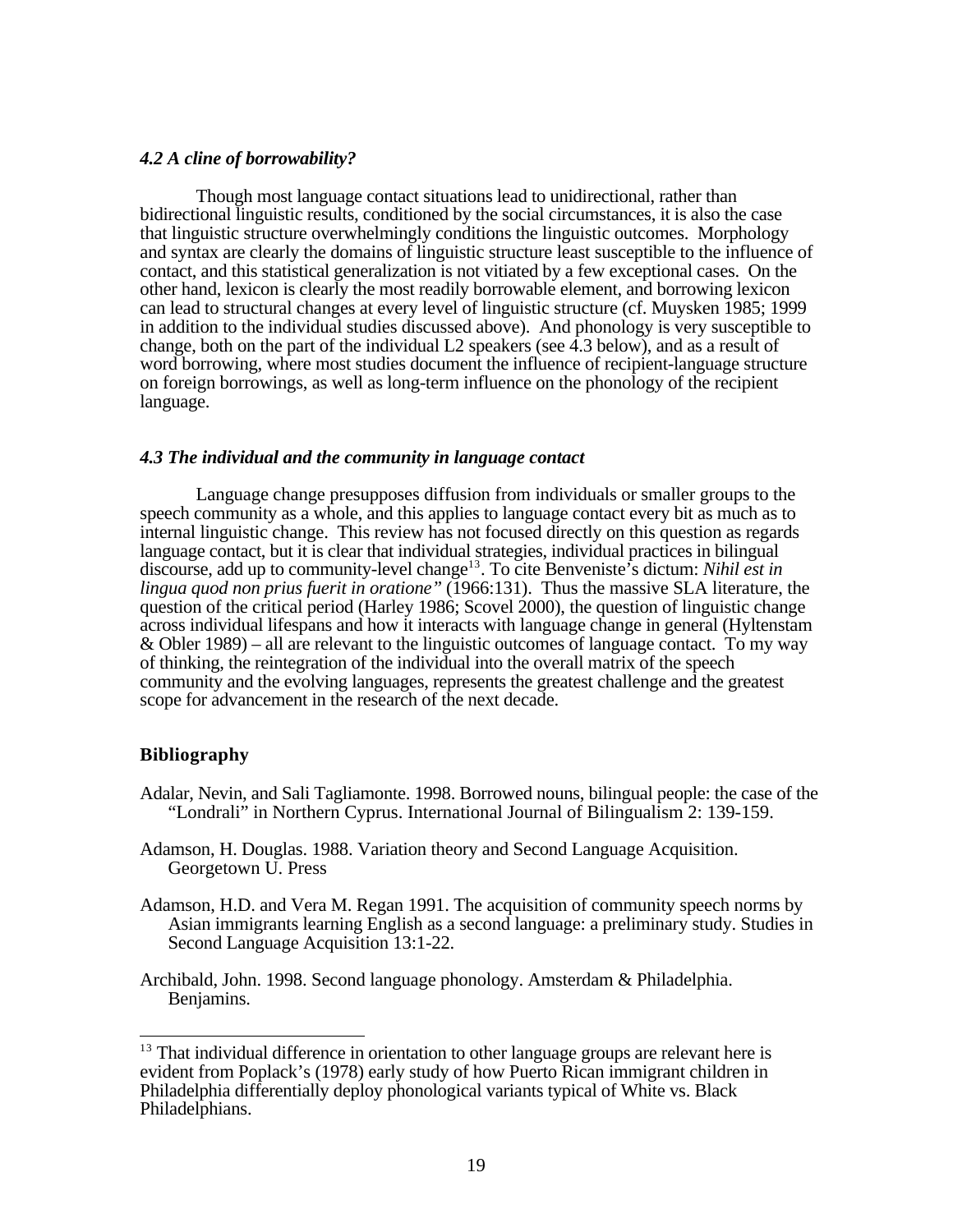- Auger, Julie, & Richard Janda. 1992. Quantitative evidence that qualitative hypercorrection involves a sociolinguistic variable: On French-speakers' 'eadhaches with the English  $h/\mathcal{O}$ contrast. Language and Communication 12: 195-236.
- Baker, Philip. and Chris Corne 1982. Isle de France Creole: Affinities and Origins. Ann Arbor: Karoma.

Barkin, Florence.1980. The role of loanword assimilation in gender assignment. Bilingual Review / Revista bilingue 7: 105-112.

- Bayley, Robert 1994. Consonant cluster reduction in Tejano English. Language Variation and Change 6:303-326.
- Bayley, Richard, & Dennis Preston, eds. 1996. Second Language Acquisition and Linguistic Variation. Amsterdam & Philadelphia: John Benjamins.
- Benveniste, Émile. 1966. Problèmes de linguistique générale, Tome I. Paris, Gallimard.
- Bergsland, Knut 1992. Language Contacts between Southern Sami and Scandinavian. In Jahr, Ernst Hakon [Ed], Language Contact: Theoretical and Empirical Studies. Berlin, Federal Republic of Germany: Mouton de Gruyter, pp 5-15.
- Bickerton, Derek. 1984. The language bioprogram hypothesis. The Behavioral and Brain Sciences 7:173-221.
- Boberg, Charles. 1997. Variation and change in the nativization of Foreign (a) in English. University of Pennsylvania Ph.D. dissertation.
- Boberg, Charles 1999. The Attitudinal Component of Variation in American English Foreign (a) Nativization Journal of Language and Social Psychology 18, 1, Mar, 49-61.
- Bokamba, Eyamba G. 1993. Language variation and change in pervasively multilingual societies: Bantu languages. In Mufwene, Salikoko S., & Lioba Moshi [Eds], Topics in African Linguistics. Amsterdam & Philadelphia: John Benjamins Publishing Company, 1993, pp 207-252.
- Boretzky, Norbert. 1991. Contact-induced sound change. Diachronica 8: 1-16.
- Boyd, Sally. 1993. Attrition or expansion? Changes in the lexicon of Finnish & American adult bilinguals in Sweden. In Hyltenstam, Kenneth, & Viberg, Ake [Eds], Progression and regression in language: Sociocultural, neuropsychological, and linguistic perspectives. Cambridge, England: Cambridge U Press, pp. 386-411.
- Campbell, Lyle. 1993. On proposed universals of grammatical borrowing. In Aertsen, Henk, & Jeffers, Robert J. [Eds], Historical Linguistics1989: Papers from the 9th International Conference on Historical Linguistics1989. Rutgers University, 14-18 August 1989. Amsterdam: John Benjamins Publishing Co., pp 91-109.
- Cedergren, Henrietta 1973. The interplay of social and linguistic factors in Panama. Unpublished Cornell University dissertation.
- Clahsen, Harald. 1984. The acquisition of German word order: a test case for cognitive approaches to L2 development. In Andersen, Roger W. (ed), Second Languages.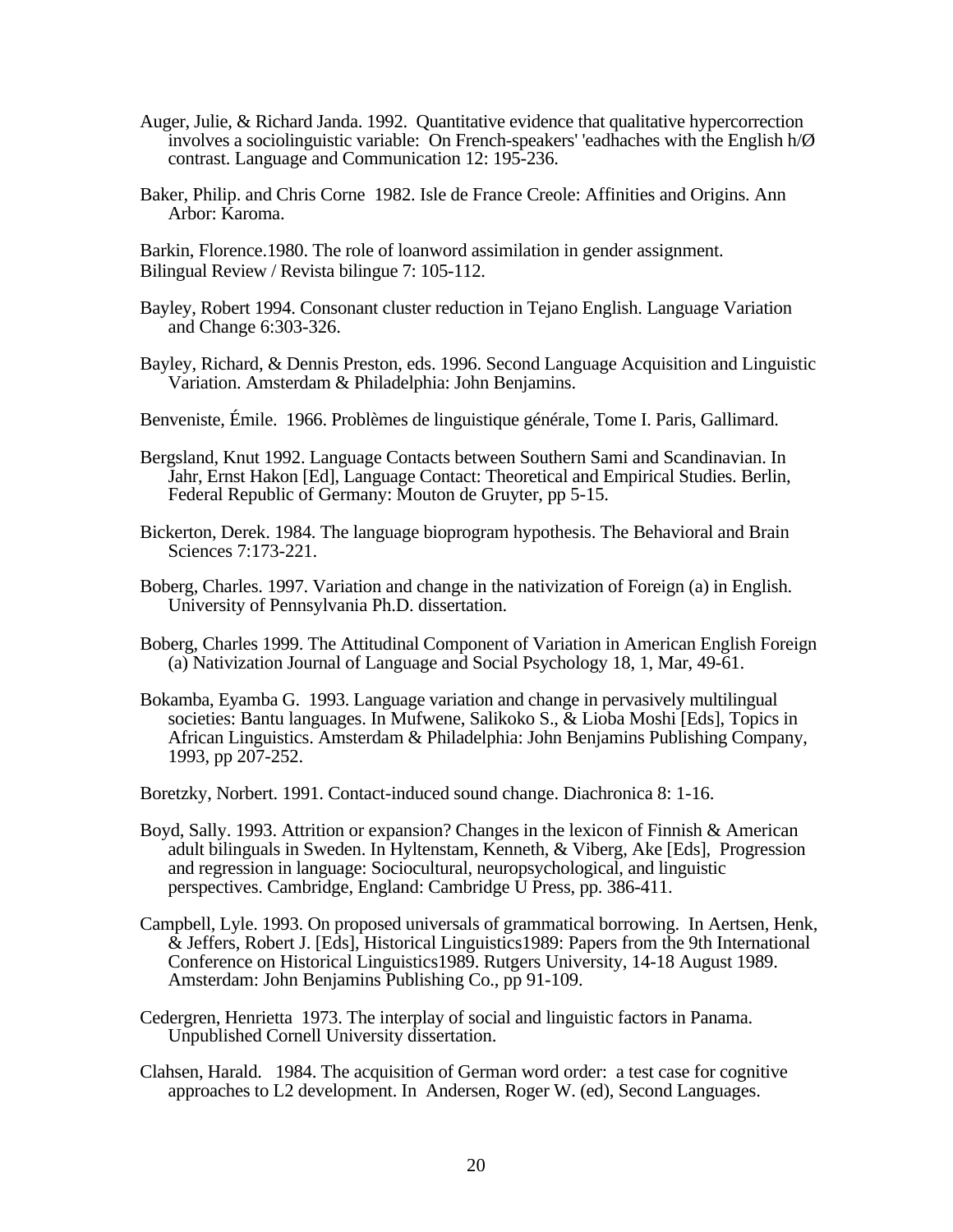- Clausing,, Stephen. 1986. English influence of American German and American Icelandic. New York, NY: Peter Lang Publishing, Inc.
- Coetser, A. 1996. Afrikaans Influences in Xhosa Family Names; Afrikaans se Bydrae tot Familiename in Xhosa. Nomina-Africana 10, 1-2, Apr-Nov, 43-53.
- Davidson, Lisa, and Rolf Noyer 1997. Loan phonology in Huave: Nativization and the ranking of faithfulness constraints. In Agbayani, Brian, & Tang, Sze-Wing [Eds], The Proceedings of the Fifteenth West Coast Conference on Formal Linguistics. Stanford, CA: Center Study Language & Information, pp 65-79.
- Dede, Keith 1999. An Ablative Postposition in the Xining Dialect. LVC 11:1-17.
- Dickerson, Lonna J. 1975. The learner's interlanguage as a system of variable rules. TESOL Quarterly 9: 401-407.
- Dorian, Nancy, ed. 1989. Investigating Obsolescence: Studies in Language Contraction and Death. Cambridge: Cambridge University Press.
- Dubois, Sylvie, & Barbara M. Horvath 1998. Let's tink about dat: interdental fricatives in Cajun English. LVC 10: 245-261.
- Escobar, Anna María. 1995. Andean Spanish and bilingual Spanish: linguistic characteristics. In Cole, Peter, Gabriela Harmon & ???, eds., Language in the Andes, pp.51-73.
- Ferguson, C. and Gumperz, J. J. 1960. Introduction in Linguistic diversity in South Asia. Indiana U. Publications, in Anth., Folklore & Linguistics, Publication 13.
- Flege, James Emil, Murray J. Munro, & Ian R.A. MacKay. 1995. Effects of age of secondlanguage learning on the production of English consonants. Speech Communication 16:  $1-26.$
- Fortescue, Michaell. 1993. Eskimo word order variation and its contact-induced perturbation. Journal of Linguistics 29: 267-289.
- Fought,-Carmen. 1999. A Majority Sound Change in a Minority Community: /u/-fronting in Chicano English. Journal-of-Sociolinguistics; 1999: 5-23.
- Gumperz, John. 1964. Linguistic and social interaction in two communities. In J. Gumperz and D. Hymes (eds.), The Ethnography of Communication. (American Anthropologist Vol. 66, No. 6, Part 2.) Pp. 137-153.
- Gumperz, John, and Robert Wilson 1971. Convergence and creolization: A case from the Indo-Aryan/Dravidian border. In D. Hymes (ed.), Pidginization and Creolization of Languages. Cambridge: Cambridge U. Press. Pp. 151-168.

Guy, Gregory. 1990. The sociolinguistic types of language change. Diachronica 7:47-67.

Harris, John. 1984. Syntactic variation and dialect divergence. J. Linguistics 20: 303-327.

Harris, John. 1991. Conservatism versus substratal transfer in Irish English. In Trudgill, Peter, and J.K. Chambers, eds., Dialects of English: Studies in Grammatical Variation. London; New York: Longman, pp.191-212.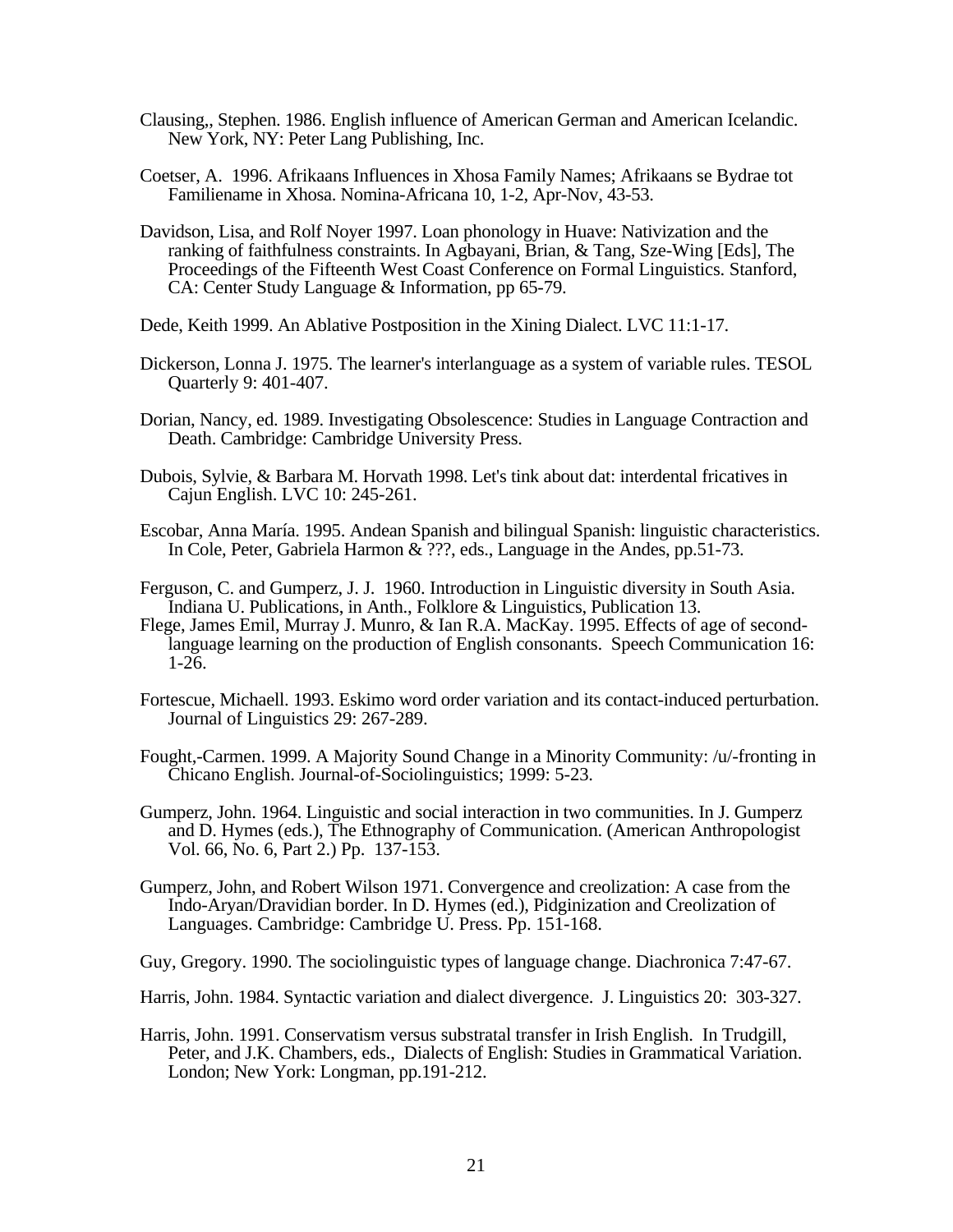- Harley, Birgit. 1986. Age in Second Language Acquisition. Clevedon, Avon: Multilingual Matters.
- Haugen, Einar. 1955. Bilingualism in the Americas: a Bibliography and Research Guide U of Alabama Press.
- Haugen, Einar. 1970. Bilingualism, Language Contact, and Immigrant Languages in the United States: A Research Report 1956-1970. Current Trends in Linguistics 10: 505- 591.
- Hawkins, Roger 1989. Do second language learners acquire restrictive relative clauses on the basis of relational or configurational information? Second Language Research 5(2):156- 188.
- Hawkins, Roger, Richard Towell, and Nives Bazergui 1993. Universal grammar and the acquisition of French verb movement by native speakers of English. Second Language Research 9: 189-233.
- Heath, Jeffrey. 1990. From Code Switching to Borrowing: Foreign and Diglossic Mixing in Moroccan Arabic (Library of Arabic Linguistics).
- Herold, Ruth 1997. Solving the actuation problem: Merger and immigration in eastern Pennsylvania. Language Variation and Change 9:149-164.
- Hulk, Aafke 1991. Parameter setting and the acquisition of word order in L2 French. Second Language Research 7(1):1-34.
- Hyltenstam, Kenneth, and Loraine K.Obler (eds.) 1989. Bilingualism across the Lifespan: Aspects of Acquisition, Maturity, and Loss. Cambridge: Cambridge U Press.
- Ioup, Georgette, and Steven Weinberger. 1987. Interlanguage Phonology: the Acquisition of a Second Language Sound System. Cambridge, MA: Newbury House Publishers.
- Jakobson, Marc R., and Suzanne M. Jakobson 1980. Sama Abaknon Phonology Philippine Journal of Linguistics 11: 32-44.
- King, Ruth. 2000. The Lexical Basis of Grammatical Borrowing: A Prince Edward Island French Case Study. Amsterdam & Philadelphia: Benjmains.
- Krashen, Stephen, Robin C. Scarcella and Michael Long (eds.) 1982. Child-adult differences in second-language acquisition. Rowley, MA: Newbury House.
- Krier, Fernande 1980. Lehnwort und Fremdwort im Maltesischen. Folia Linguistica 14: 179-184.
- Kroch, Anthony, & Ann Taylor. 1997. Verb movement in Old and Middle English: Dialect variation and language contact. In Van Kemenade, Ans, & Nigel Vincent, [Eds], Parameters of Morphosyntactic Change. England: Cambridge U Press, 1997, pp 297- 325.
- Kroskrity, Paul V. 1978. Aspects of syntactic and semantic variation within the Arizona Tewa speech community. Anthropological-Linguistics 20: 235-257.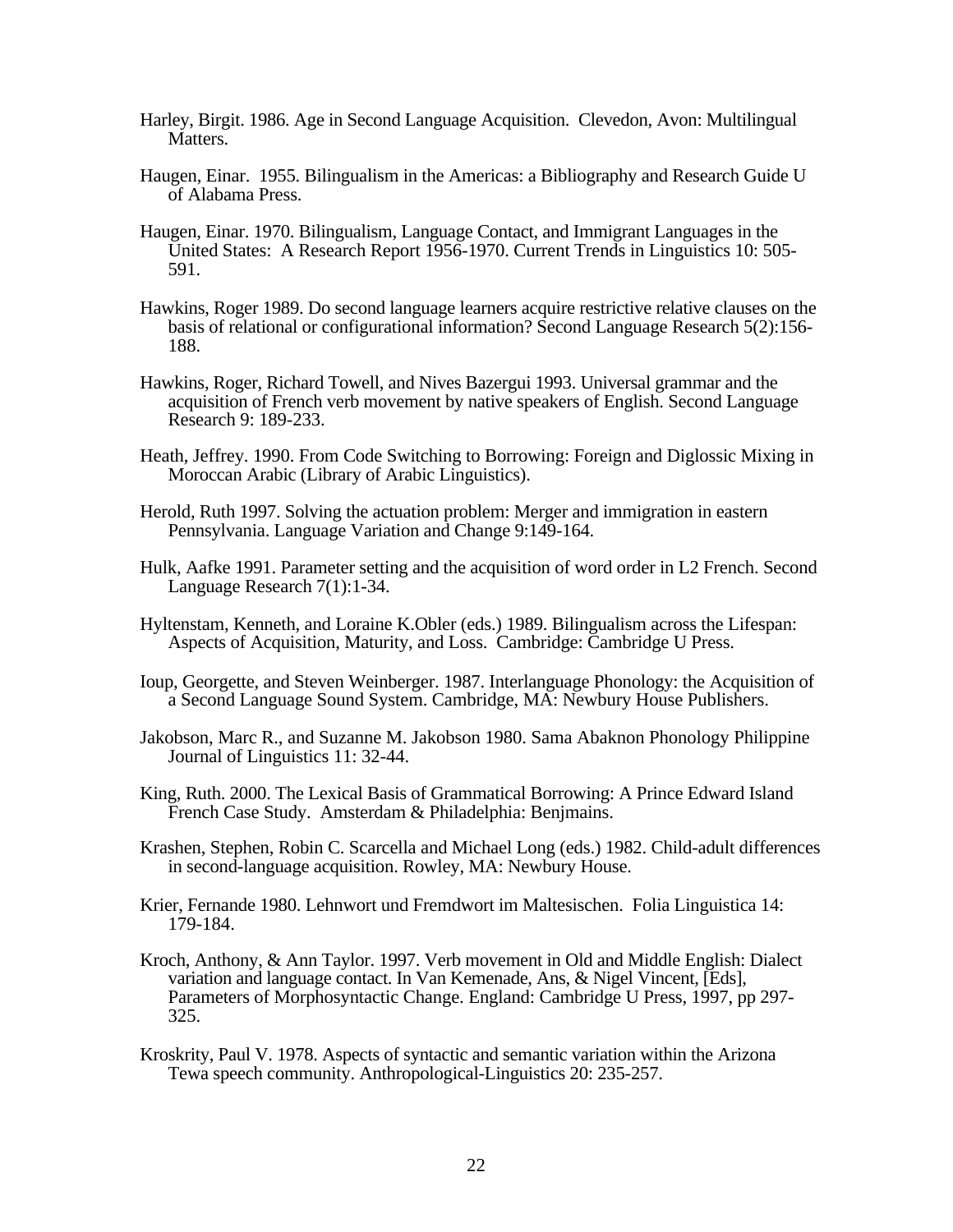- Labov, William. 1966. The Social Stratification of English in New York City. Washington D.C.: Center for Applied Linguistics.
- Labov, William 1989. The exact description of the speech community: short a in Philadelphia. In R. Fasold & D. Schiffrin (eds.), Language Change and Variation. Washington, Georgetown U.P. Pp. 1-57.
- Labov, William. 1994. Principles of linguistic change. Volume I: Internal Factors. Oxford: Basil Blackwell.
- Laferriere, Martha 1979. Ethnicity in phonological variation and change. Language 55:603- 617.
- Lance, Donald M. 1993. Some dialect features in the speech of Missouri Germans. In Timothy C. Frazer (ed.,), "Heartland" English: Variation and Transition in the American Midwest. Tuscaloosa: U of Alabama Press, pp 187-197.
- Lee, Hikyoung. 2000. Korean Americans as speakers of English: the acquisition of general and regional features. Ph.D. dissertation, University of Pennsylvania.
- Lefebvre, Claire 1985. Grammaires en contact: définition et perspectives de recherche.Revue québécoise de Linguistique 14: 11-47.
- Major, Roy.C. 1998. Interlanguage Phonetics and Phonology: An Introduction. Studies in Second Language Acquisition 20:131-137.
- Matras, Yaron. 1998. Utterance modifiers and universals of grammatical borrowing. Linguistics 36: 281-331.
- McDonald. 1996. Bilinguals in Little Havana: The phonology of a new generation. In Roca, Ana, & John B. Jensen, [Eds], Somerville, MA: Cascadilla, 1996, pp 143-150.
- McLaughlin, Anne 1986. Les Emprunts a l'anglais et la phonologie des voyelles hautes en francais montrealais Revue québécoise de linguistique théorique et appliquée 5: 179-214.
- Mesthrie, Rajend, and Timothy T. Dunne. 1990. Syntactic variation in language shift: the relative clause in South African Indian English. LVC 2: 31-56.
- Milroy, Leslie 1980. Language and Social Networks. Oxford:Basil Blackwell.
- Mithun, Marianne. 1992. The substratum in grammar and discourse. In Ernst H. Jahr, ed., Language Contact: Theoretical and Empirical Studies. Trends in Linguistics Studies and Monographs 60. Berlin: Mouton de Gruyter, pp.103-115.
- Moral, Dipankar. 1997. North-East India as a Linguistic Area. Mon-Khmer-Studies 27: 43- 53.
- Morse-Gagne, Elise. 1988. Adoption of Scandinavian pronouns into English. Proceedings of the Eastern States Conference on Linguistics (ESCOL) 5: 361-370.
- Mougeon, Raymond and Edouard Beniak. 1987. The extralinguistic correlates of core lexical borrowing. In Keith M. Denning et al. (eds.) Variation in Language: NWAV-XV at Stanford. Stanford: Department of Linguistics, Stanford University.Pp. 337-347.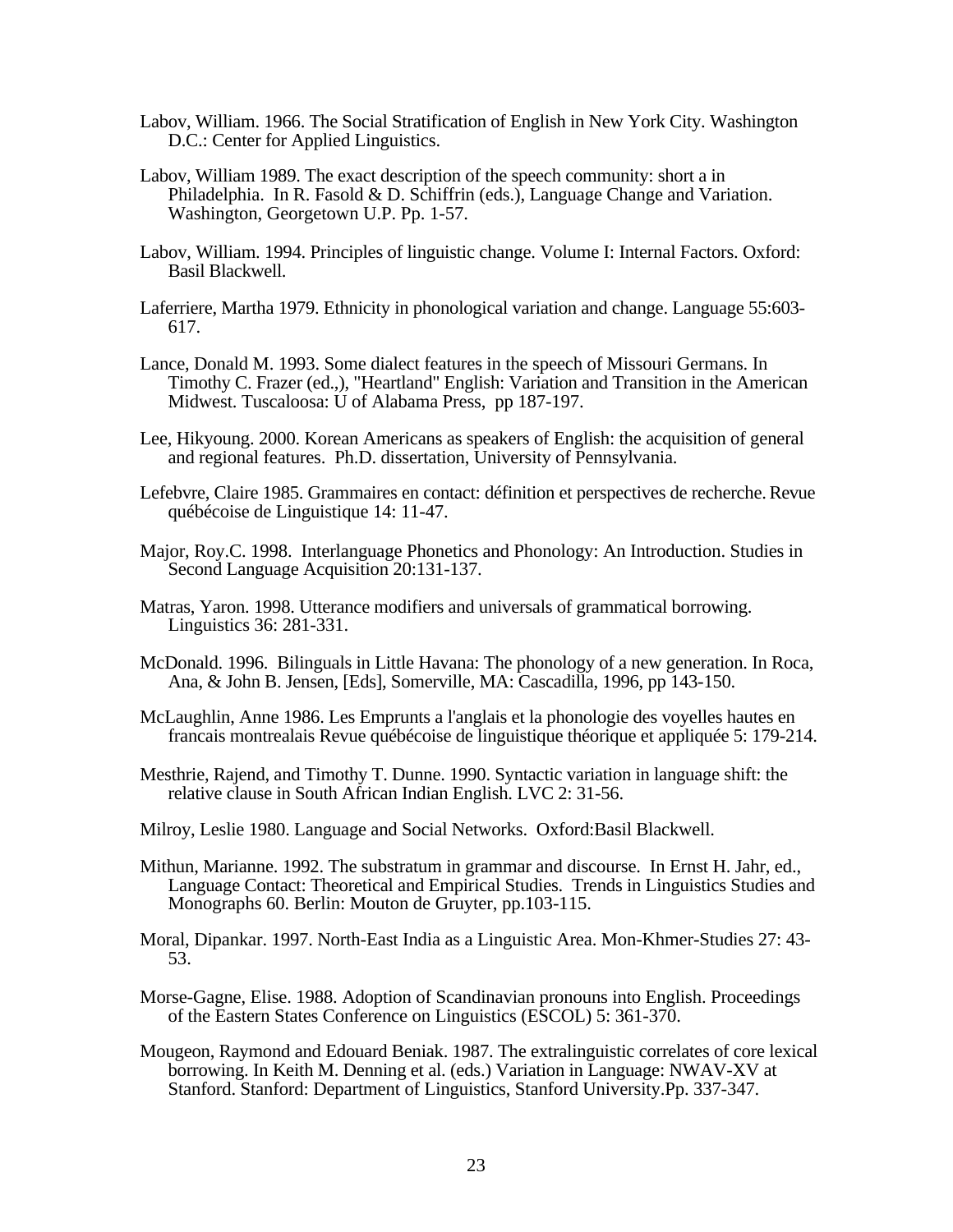- Mougeon, Raymond and Edouard Beniak. 1991. Linguistic Consequences of Language Contact and Restriction: the case of French in Ontario, Canada. Oxford: Clarendon Press.
- Mougeon,, Raymond, & Terry Nadasdi. 1998. Sociolinguistic discontinuity in minority language communities. Language 74: 40-55.

Mufwene, Salikoko 1996. The founder principle in creole genesis. Diachronica 13: 83-134.

- Mufwene, Salikoko [in press] [book on population-genetic view of language contact]
- Muthwii, Margaret J. 1994. Kalenjin in Kenya: The socio-phonological interaction of an ethnic language with English and Kiswahili. Language Forum 2, 1: 1-48.
- Muysken, Pieter 1985. Linguistic dimensions of language contact: the state of the art in interlinguistics. Rev. québécoise de Linguistique 14:49-76.
- Muysken, Pieter 1999. Three processes of borrowing: borrowability revisited. In Extra, Guus, & Ludo Verhoeven, eds., Bilingualism and Migration. Berlin, Germany: Mouton de Gruyter, pp. 229-246.
- Nagy, N. 1994. Language contact and change: Italian (?) geminates in Faetar. *Belgian Journal of Linguistics* 9:111-128. (Also appeared in *University of Pennsylvania Working Papers in Linguistics* I:87-101)
- Nagy, Naomi, Christine Moisset, and Gillian Sankoff 1996. On the acquisition of variable phonology in L2.University of Pennsylvania Working Papers in Linguistics, Vol. 3(1):  $111 - 126.$
- Nagy, N. 1996. *Language contact and language change in the Faetar speech community*. University of Pennsylvania Ph.D. dissertation. Philadelphia: Institute for Research in Cognitive Science.
- Naim, Samia 1998. L'Aventure des mots arabes venus d'ailleurs: emprunts et pharyngalisation. Linguistique 34: 91-102.
- Nurse, Derek 1985. Dentality, areal features, and phonological change in Northeastern Bantu. Studies in African Linguistics 16: 243-279.
- Oswalt, Robert L. 1985. The infiltration of English into Indian. International Journal of American Linguistics 51: 527-529.
- Ozanne-Rivierre, Francoise. 1994. Iaai loanwords and phonemic changes in Fagauvea. In Dutton, Tom, & Darrell Tryon, eds., Language Contact and Change in the Austronesian World. Berlin, Federal Republic of Germany: Mouton de Gruyter, pp 523-549.
- Paradis, Carole 1995. Derivational constraints in phonology: Evidence from loanwords and implications. Papers from the Regional Meetings, Chicago Linguistic Society; 31: 360- 374.
- Paradis, Carole, & Darlène Lacharité 1997. Preservation and minimality in loanword adaptation. Journal of Linguistics 33: 379-430.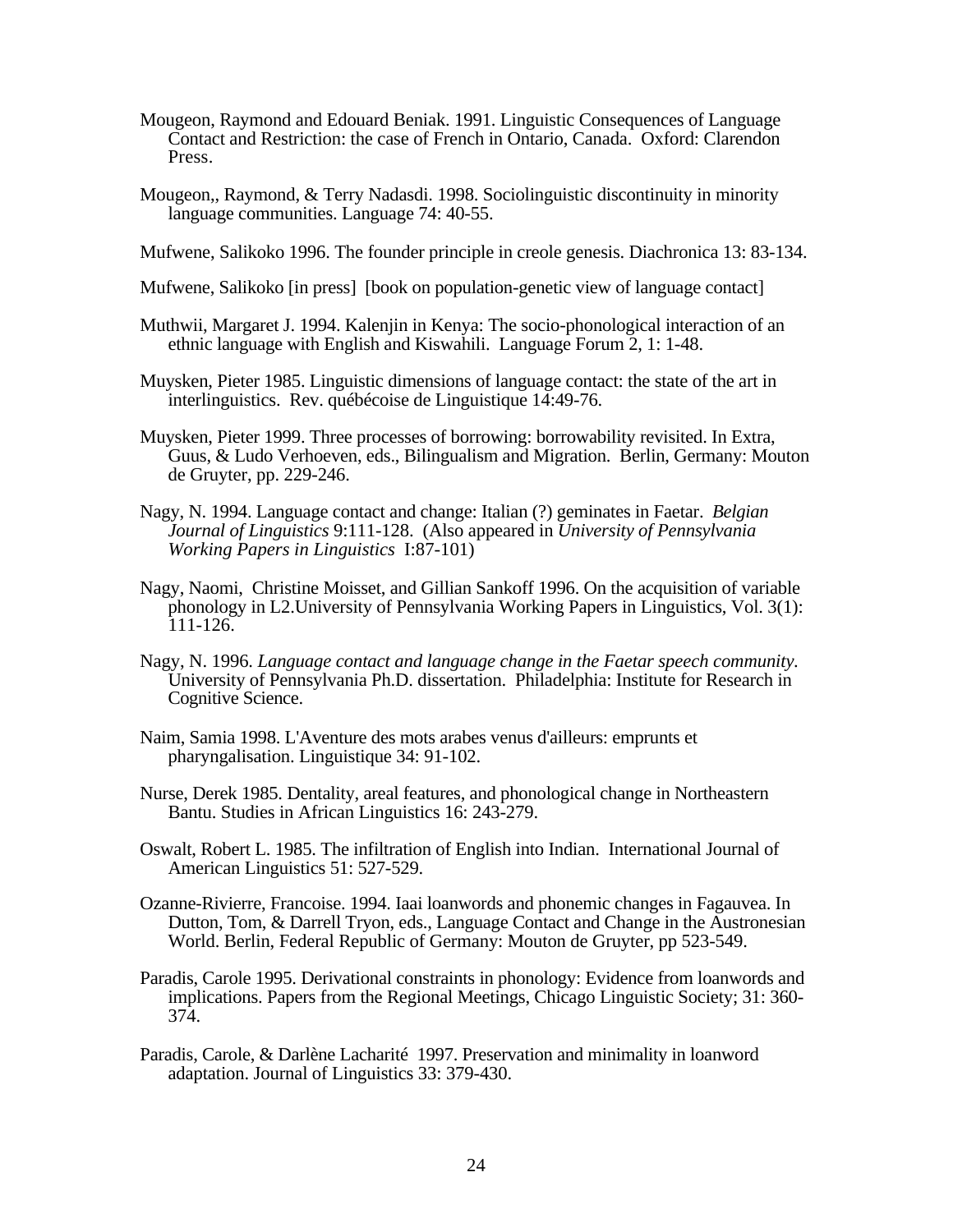- Pasch, Helma, & Christiane Strauch 1998. Ist das Klassenpaar 5/6 des Swahili ein Zwischenlager fur Lehnworter? Afrikanistische Arbeitspapiere 55:145-154.
- Patry, Richard 1986. Le Traitement de la duree vocalique dans l'evolution des emprunts lexicaux a l'anglais en francais quebecois historique. Revue québécoise de linguistique théorique et appliquée 4: 145-177.
- Penalosa, Fernando. 1990. Los prestamos en las narraciones en las lenguas q'anjob'alanas. Winak: Boletin Intercultural 5: 176-195
- Pereira, Vera Regina Araujo. 1977. Adaptações fonológicas dos emprestimos ingleses. Letras de Hoje 27: 53-71.
- Picard, Marc. 1983. La Productivité des règles phonologiques et les emprunts de l'anglais en québécois. Revue de l'Association québécoise de linguistique 3: 97-108.
- Poplack, Shana. 1978. On dialect acquisition and communicative competence: The case of Puerto Rican Bilinguals. Language in Society 7: 89-104.
- Poplack, Shana. 1980. Sometimes I'll start a sentence in Spanish y termino en Espanol: Toward a Typology of Code-Switching. Linguistics 18: 581-618.
- Poplack, S. 1987. Contrasting patterns of code switching in two communities.
- Poplack, Shana. 1997. The sociolinguistic dynamics of apparent convergence. In Guy, Gregory R., Feagin, Crawford, Schiffrin, Deborah, & Baugh, John [Eds], Towards a Social Science of Language: Papers in Honor of William Labov, vol. 2: Social Interaction and Discourse Structures. Amsterdam: John Benjamins, pp 285-309.
- Poplack, Shana, & Marjory Meechan, eds. 1998. Instant loans, easy conditions: the productivity of bilingual borrowing. Special Issue, Int. J. Bilingualism, Vol.2, no.2, pp.127-234.
- Poplack, S. & D. Sankoff. 1984. Borrowing: The synchrony of integration. Linguistics 22:99-135.
- Poplack, S., D. Sankoff, & C. Miller. 1988. The social correlates and linguistic processes of lexical borrowing and assimilation. Linguistics 26:47-104.
- Preston, Dennis. 1989. Sociolinguistics and Second Language Acquisition. Oxford: Basil Blackwell.
- Prince, Ellen 1988. On pragmatic change: the borrowing of discourse functions. Journal of Pragmatics 12: 505-518.
- Richards, Jack C. 1972. Social factors, interlanguage, and language learning. Language Learning 22: 159-188.
- Ross, Malcolm. 1991. Refining Guy's sociolinguistic types of language change. Diachronica 8: 119-129.
- Sankoff, David and Gillian Sankoff. 1973. Sample survey methods and computer-assisted analysis in the study of grammatical variation. In R. Darnell (ed.), Canadian Languages in their Social Context. Edmonton, Alberta: Linguistic Research. Pp. 7-64.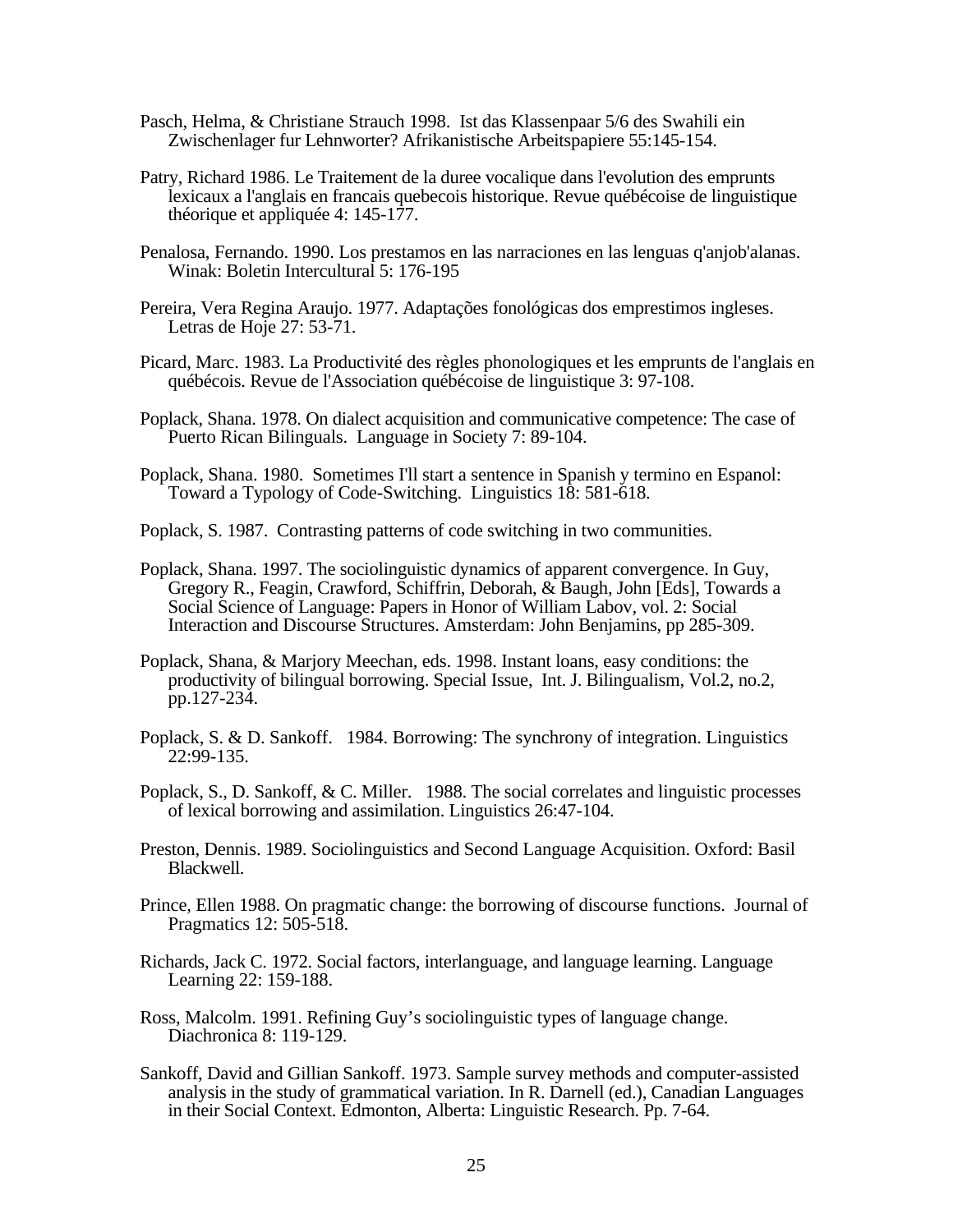Sankoff, Gillian. 1980. Multilingualism in Papua New Guinea. In G. Sankoff, The Social Life of Language. Philadelphia: University of Pennsylvania Press, pp. 95-132.

Santa Ana, Otto 1996. Sonority and Syllable Structure in Chicano English LVC 8:63-89.

- Schumann, John H. 1974. The implications of interlanguage, pidginization and creolization for the study of adult second language acquisition. TESOL-Quarterly 8:145-152.
- Schumann, John H. 1975. Second Language Acquisition: the Pidginization Hypothesis. Ph.D. thesis, Harvard University.
- Schutz, Albert J. 1976. Take My Word for It: Missionary Influence on Borrowings in Hawaiian Oceanic-Linguistics15: 75-92.
- Selinker, Larry. 1972. Interlanguage. IRAL,-International-Review-of-Applied-Linguistics-in-Language-Teaching 10:209-231.
- Silva-Corvalán, Carmen 1994. The gradual loss of mood distinctions in Los Angeles Spanish. LVC 6: 255-272.
- Snow, Catherine. 1987. Relevance of the Notion of a Critical Period to Language Acquisition. In Bornstein, Marc H., Sensitive Periods in Development: Interdisciplinary Perspectives.
- Socanac, Lelija 1996. Phonological Adaptation of Anglicisms in Italian: Phoneme Redistribution; Fonoloska adaptacija anglicizama u talijanskom jeziku: fonemska redistribucija SO: Suvremena-Lingvistika 22, 1-2(41-42), 571-581
- Sorensen, Arthur. 1967. Multilingualism in the North West Amazon. American Anthropologist 69:670-84.

Spears, Arthur. 1982. The Black English semi-auxiliary *come*. Language 58: 850-72.

Sridhar, S.N. 1978. Linguistic Convergence: Indo-Aryanization of Dravidian Languages Studies in the Linguistic Sciences 8: 197-215.

Stenson, Nancy 1993. Variation in phonological assimilation of Irish loanwords. In Eid, Mushira, & Gregory Iverson, eds., Principles and Prediction: the Analysis of Natural Language: Papers in Honor of Gerald Sanders. Amsterdam, The Netherlands: John Benjamins Publishing Company, pp 351-366.

Tarone, Elaine 1988. Variation in Interlanguage. London: Edward Arnold.

- Thomason, Sarah and Terrence Kaufman. 1988. Language Contact, Creolization, and Genetic Linguistics. Berkeley: U. of California Press.
- Tristram, Hildegard L.C. 1995. Linguistic contacts across the English Channel: the case of the Breton retroflex <r>. In Jacek Fisiak, ed., Linguistic Change under Contact Conditions. Berlin, Federal Republic Germany: Mouton de Gruyter, pp.291-313.
- Trudgill, Peter. 1974a. Linguistic change and diffusion: description and explanation in sociolinguistic dialect geography. Language in Society 3:215-246. Reprinted as Ch. 3 of On Dialect, 1984.